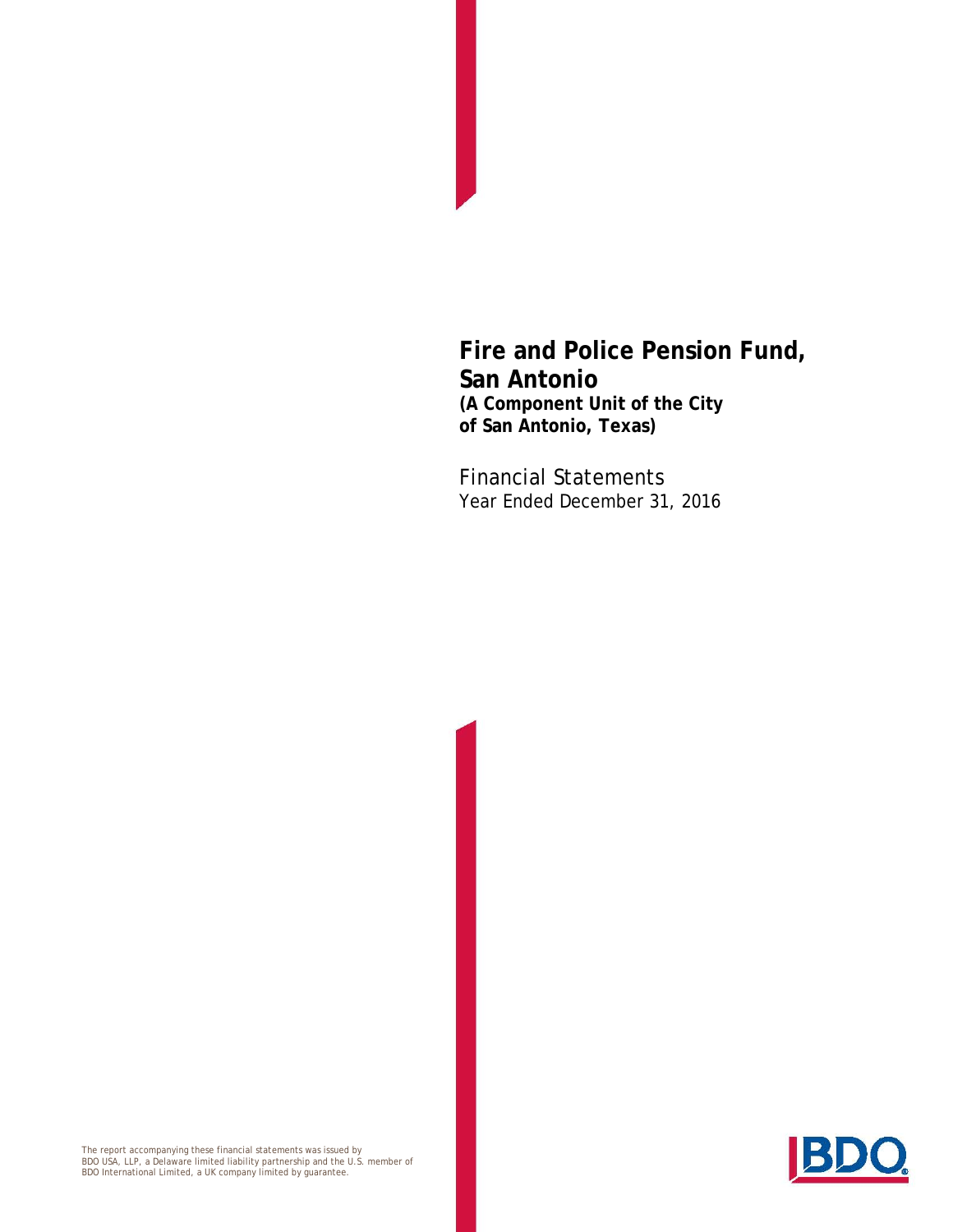Financial Statements Year Ended December 31, 2016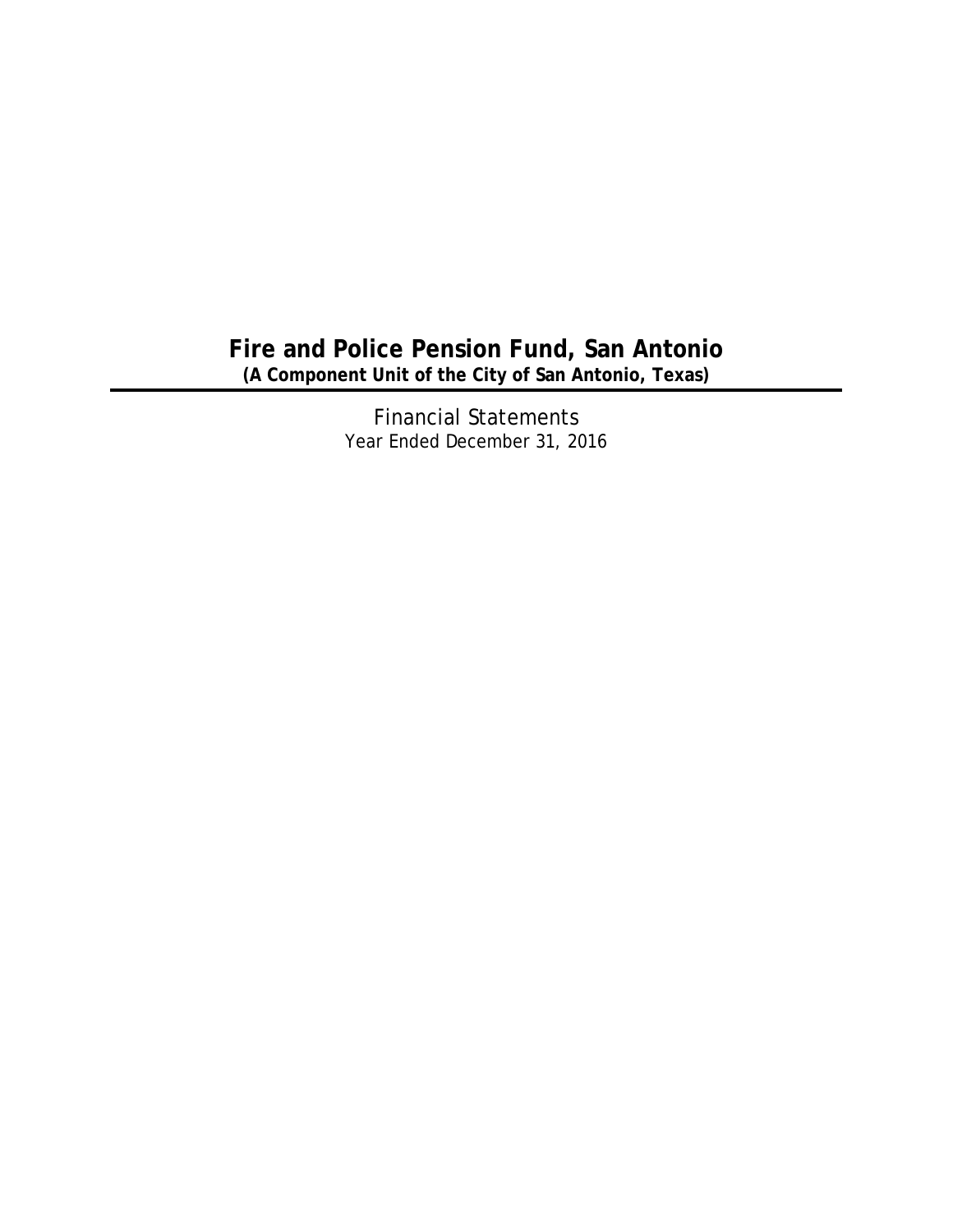(A Component Unit of the City of San Antonio, Texas)

| Independent Auditor's Report                                                                                                                                                                                             | $1 - 2$        |
|--------------------------------------------------------------------------------------------------------------------------------------------------------------------------------------------------------------------------|----------------|
| Management's Discussion and Analysis (Unaudited)                                                                                                                                                                         | $3 - 6$        |
| <b>Financial Statements</b>                                                                                                                                                                                              |                |
| Statement of Fiduciary Net Position                                                                                                                                                                                      | $\overline{7}$ |
| Statement of Changes in Fiduciary Net Position                                                                                                                                                                           | 8              |
| <b>Notes to Financial Statements</b>                                                                                                                                                                                     | $9 - 26$       |
| Required Supplementary Information (Unaudited)                                                                                                                                                                           |                |
| Schedule 1 - Schedules of Changes in Pension Fund's Net Pension<br>Liability and Related Ratios                                                                                                                          | $27 - 28$      |
| Schedule 2 - Schedule of City of San Antonio's Contributions to the<br>Fire and Police Pension Fund                                                                                                                      | 29             |
| Schedule 3 - Schedule of Investment Returns                                                                                                                                                                              | 30             |
| Notes to Required Supplementary Information                                                                                                                                                                              | 31             |
| Independent Auditor's Report on Internal Control over Financial Reporting<br>and on Compliance and Other Matters Based on an Audit of Financial Statements<br>Performed in Accordance With Government Auditing Standards | $32 - 33$      |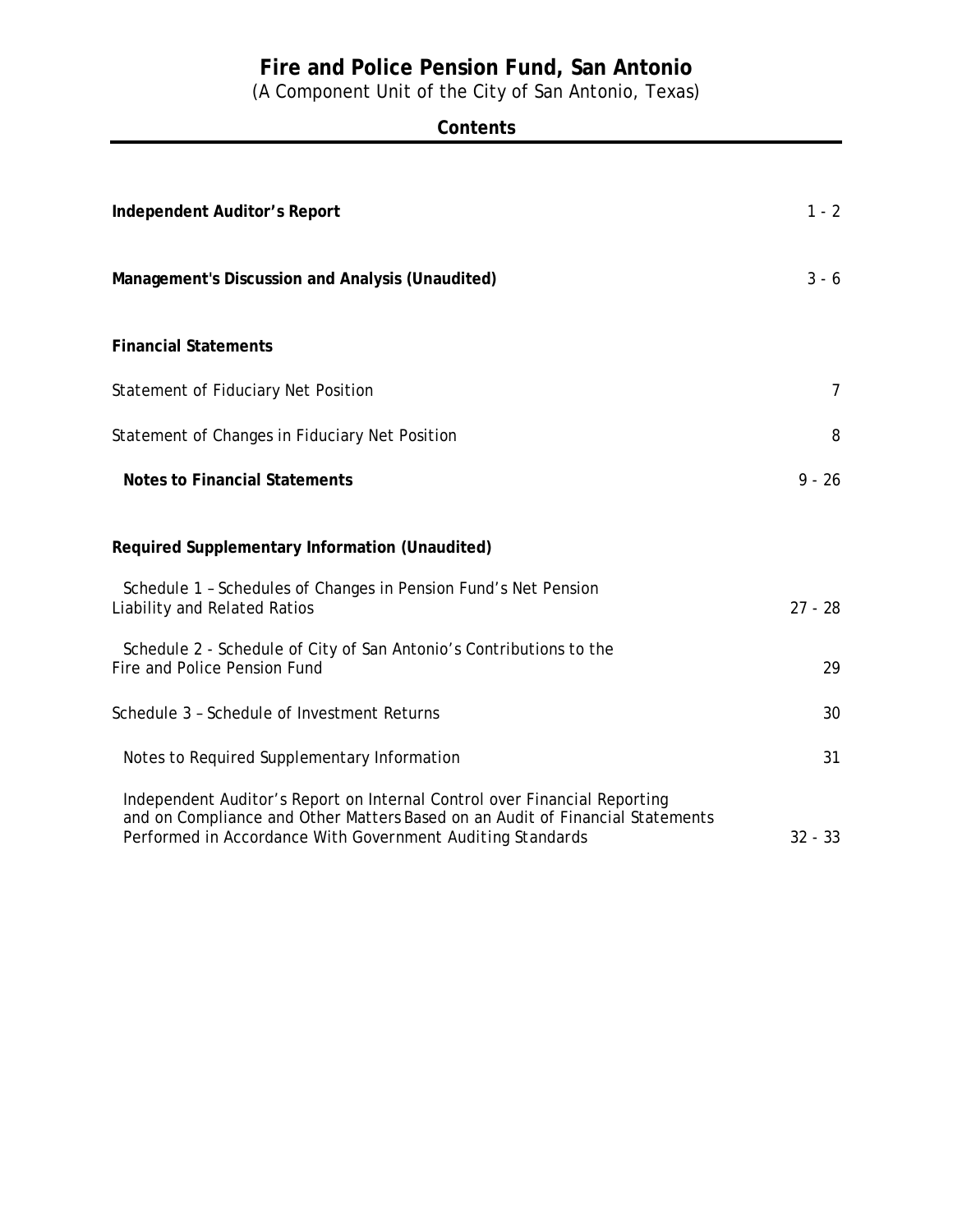

Tel: 210-342-8000 Fax: 210-342-0866 **www.bdo.com**

9901 IH-10, Suite 500 San Antonio, TX 78230

### **Independent Auditor's Report**

To the Board of Trustees Fire and Police Pension Fund, San Antonio San Antonio, Texas

#### *Report on the Financial Statement*

We have audited the accompanying financial statements of the Fire and Police Pension Fund, San Antonio (the Pension Fund), a component unit of the City of San Antonio, as of and for the year ended December 31, 2016, and the related notes to the financial statements which collectively comprise the Pension Fund's basic financial statements as listed in the table of contents.

#### *Management's Responsibility for the Financial Statements*

Management is responsible for the preparation and fair presentation of these financial statements in accordance with accounting principles generally accepted in the United States of America; this includes the design, implementation, and maintenance of internal control relevant to the preparation and fair presentation of financial statements that are free from material misstatement, whether due to fraud or error.

#### *Auditor's Responsibility*

Our responsibility is to express an opinion on these financial statements based on our audit. We conducted our audit in accordance with auditing standards generally accepted in the United States of America and standards applicable to financial audits contained in *Government Auditing Standards*, issued by the Comptroller General of the United States. Those standards require that we plan and perform the audit to obtain reasonable assurance about whether the financial statements are free from material misstatement.

An audit involves performing procedures to obtain audit evidence about the amounts and disclosures in the financial statements. The procedures selected depend on the auditor's judgment, including the assessment of the risks of material misstatement of the financial statements, whether due to fraud or error. In making those risk assessments, the auditor considers internal control relevant to the entity's preparation and fair presentation of the financial statements in order to design audit procedures that are appropriate in the circumstances, but not for the purpose of expressing an opinion on the effectiveness of the entity's internal control. Accordingly, we express no such opinion. An audit also includes evaluating the appropriateness of accounting policies used and the reasonableness of significant accounting estimates made by management, as well as evaluating the overall presentation of the financial statements.

We believe that the audit evidence we have obtained is sufficient and appropriate to provide a basis for our audit opinion.

BDO USA, LLP, a Delaware limited liability partnership, is the U.S. member of BDO International Limited, a UK company limited by guarantee, and forms part of the international BDO network of independent member firms.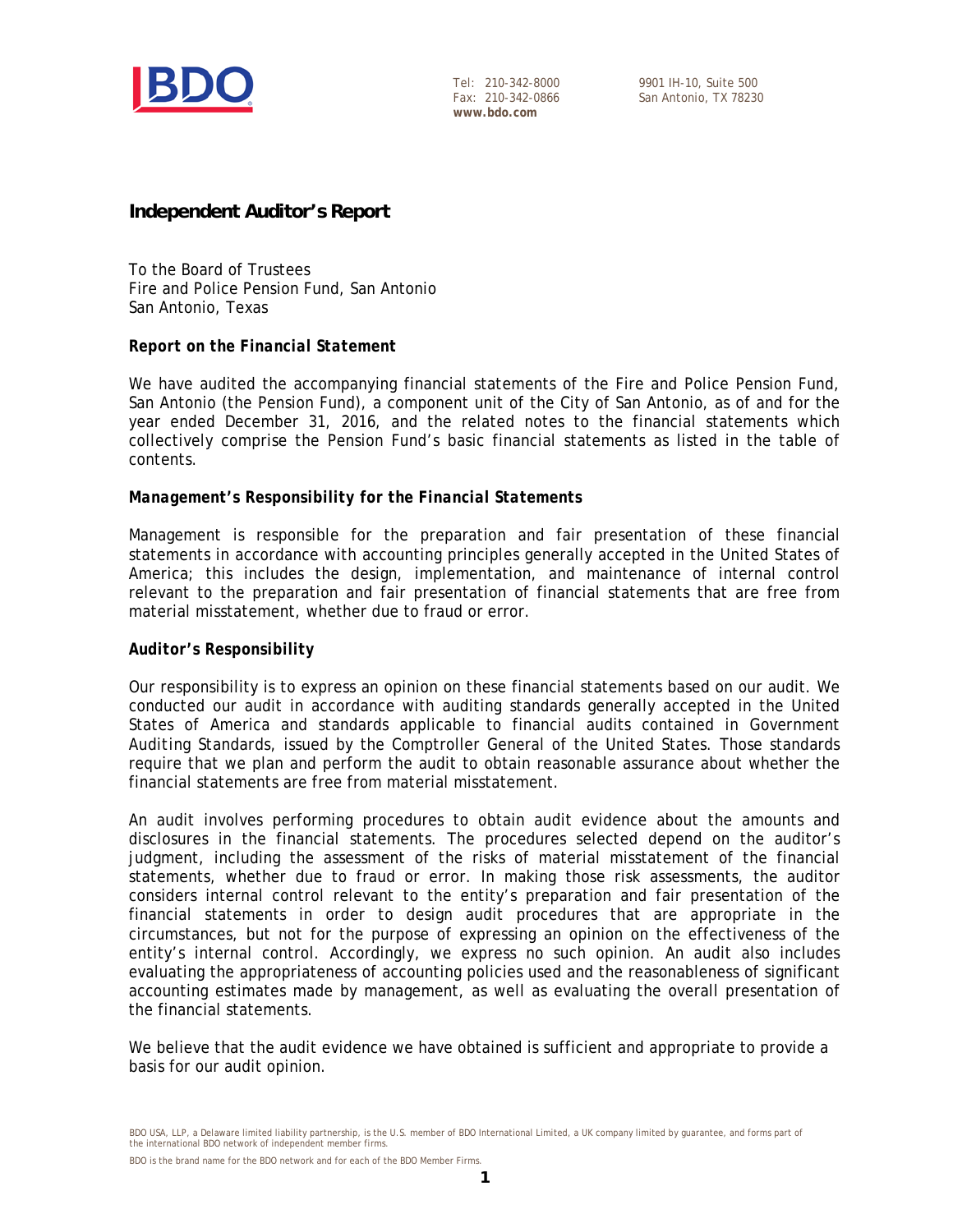#### *Opinion*

In our opinion, the financial statements referred to above present fairly, in all material respects, the fiduciary net position of the Plan as of December 31, 2016, and the changes in its net fiduciary position for the year ended December 31, 2016, in accordance with accounting principles generally accepted in the United States of America.

#### *Other Matters*

#### *Required Supplementary Information*

Accounting principles generally accepted in the United States of America require that "Management's Discussion and Analysis" (MD&A) and the "Required Supplementary Information" listed on the table of contents be presented to supplement the basic financial statements. Such information, although not a part of the basic financial statements, is required by the Governmental Accounting Standards Board who considers it to be an essential part of financial reporting for placing the basic financial statements in an appropriate operational, economic, or historical context. We have applied certain limited procedures to the MD&A and required supplementary information in accordance with auditing standards generally accepted in the United States of America, which consisted of inquiries of management about the methods of preparing the information and comparing the information for consistency with management's responses to our inquiries, the basic financial statements, and other knowledge we obtained during our audit of the basic financial statements. We do not express an opinion or provide any assurance on the information because the limited procedures do not provide us with sufficient evidence to express an opinion or provide any assurance.

#### *Other Reporting Required By Government Auditing Standards*

In accordance with *Government Auditing Standards*, we have also issued our report dated July 19, 2017, on our consideration of the Fire and Police Pension Fund, San Antonio's internal control over financial reporting and on our tests of its compliance with certain provisions of laws, regulations, contracts, and grant agreements and other matters. The purpose of the report is to describe the scope of our testing of internal control over financial reporting and compliance and the results of that testing, and not to provide an opinion on internal control over financial reporting or on compliance. The report is an integral part of an audit performed in accordance with *Government Auditing Standards* in considering the Pension Fund's internal control over financial reporting and compliance.

 $B\&0$  *usa*,  $2017$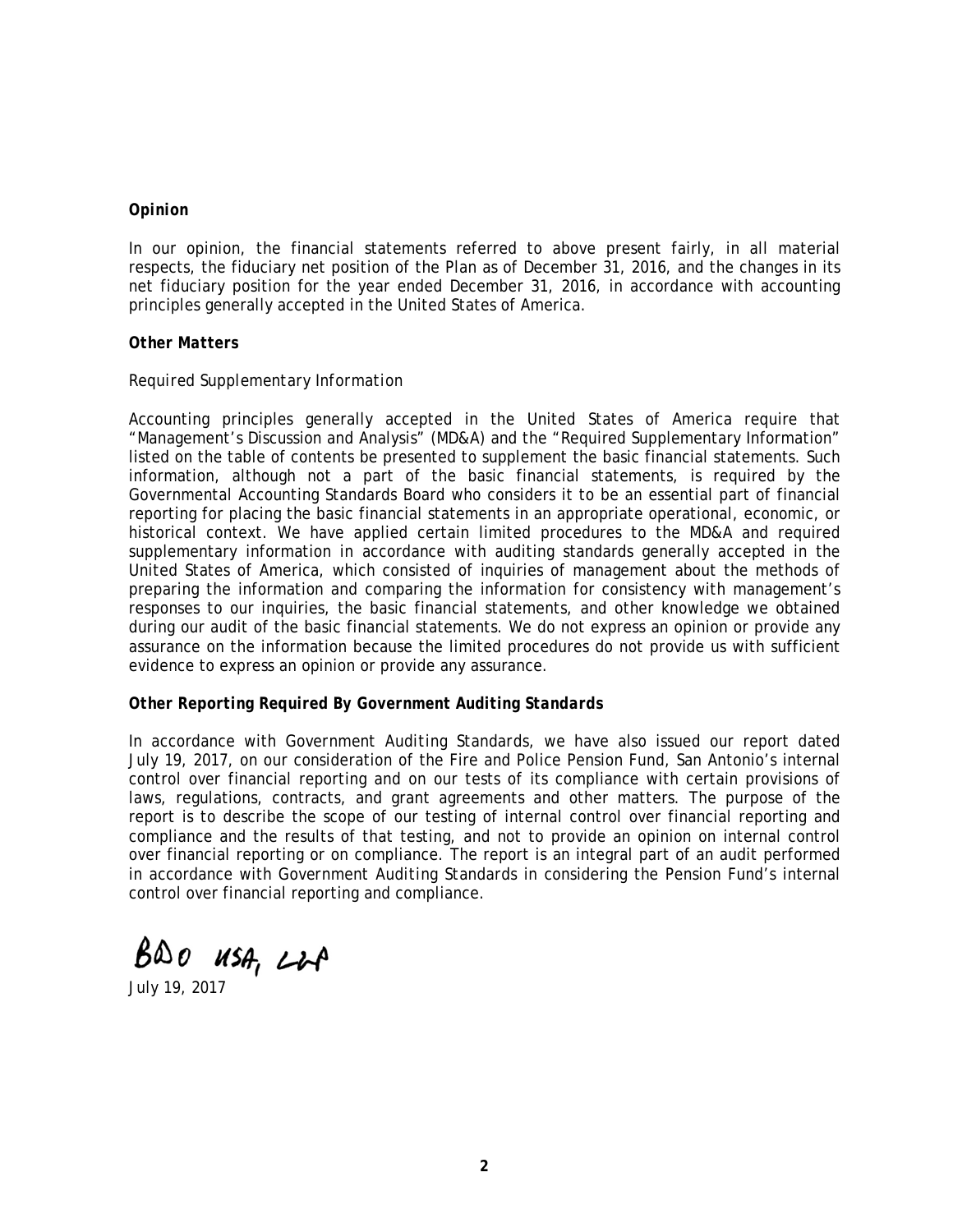### **Management's Discussion and Analysis (Unaudited) Executive Summary December 31, 2016** (Dollars In Thousands)

| As of December 31, 2016                                                |                 |
|------------------------------------------------------------------------|-----------------|
| <b>Valuation Date:</b>                                                 | 10/1/2015       |
| Plan Year Ending:                                                      | 12/31/2016      |
| Membership                                                             |                 |
| Number of                                                              |                 |
| Retirees and beneficiaries currently receiving benefits                | 2,634           |
| Inactive members due a refund of contributions                         | 23              |
| - Active employees                                                     | 3,787           |
| Total                                                                  | 6,444           |
|                                                                        |                 |
| Information below is presented as of December 31, 2016:                |                 |
| Covered payroll                                                        | \$<br>308,263   |
| <b>Net Pension Liability</b>                                           |                 |
| <b>Total Pension Liability</b>                                         | \$<br>3,411,704 |
| Plan Fiduciary Net Position                                            | 2,834,548       |
| Net Pension Liability                                                  | \$<br>577,156   |
|                                                                        |                 |
| Plan Fiduciary Net Position as a Percentage of Total Pension Liability | 83.08%          |
| Net Pension Liability as a Percentage of Covered Payroll               | 187.23%         |
| Development of the Single Discount Rate                                |                 |
| Applicable GASB No. 67 Discount Rate                                   | 7.25%           |
| Long-Term Expected Rate of Return                                      | 7.25%           |
| Long-Term Municipal Bond Rate                                          | N/A             |
| Year when the Plan Fiduciary Net Position is projected to no longer    |                 |
| be sufficient to make Projected Benefit Payments                       | N/A             |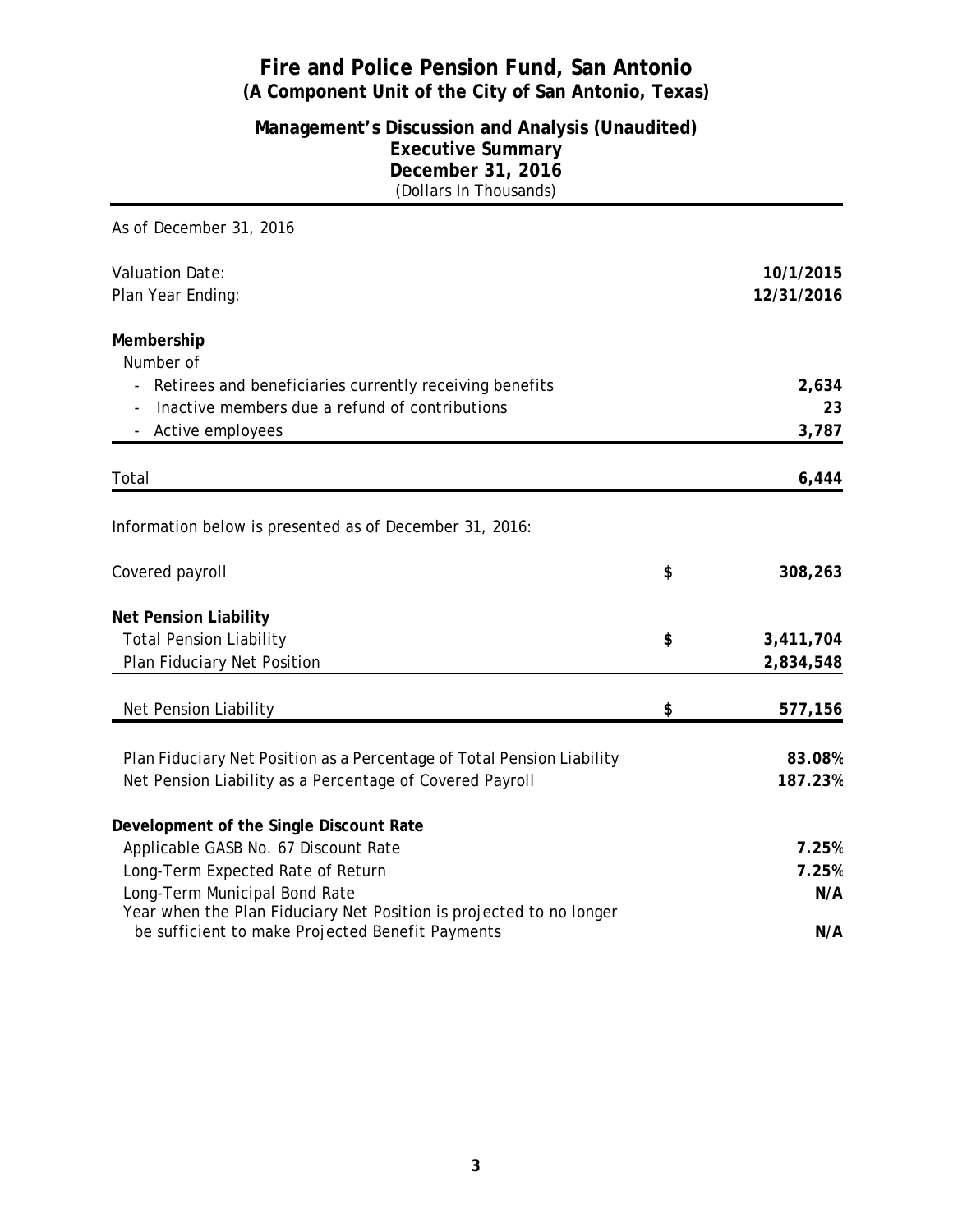**Management's Discussion and Analysis (Unaudited) December 31, 2016** (Dollars In Thousands)

On March 30, 2016, the Board of Trustees (the Board) of the Fire and Police Pension Fund, San Antonio (the Pension Fund) voted to change the fiscal year end of the Pension Fund from September 30 to December 31. In the discussion that follows, management provides highlights and expanded information about the financial activity and financial position of the Pension Fund. As the Pension Fund is transitioning away from the September 30 year end, the "Financial Analysis" will include two fiscal years that ended on September 30, the three months ended December 31, 2015, and the year ended December 31, 2016. All amounts, unless otherwise indicated, are expressed in thousands of dollars.

### *Financial Highlights*

- The assets of the Pension Fund exceeded its liabilities as of December 31, 2016 by \$2,834,548 (Net Position). The Net Position is held exclusively for the benefit of the members and retirees of the Fund, and their beneficiaries, and for defraying reasonable administrative expenses of the Pension Fund.
- During the year ended December 31, 2016, the Pension Fund's Net Position increased by \$200,852. Increases in Net Position came from contributions from the City of San Antonio (the City) and the active participants in the Pension Fund and from investment gains on the accumulated assets of the Pension Fund. Decreases came from benefits paid to retirees and their beneficiaries and expenses related to the administration of the Pension Fund.

#### *Overview of the Financial Statements*

The discussion and analysis are intended to serve as an introduction to the Pension Fund's basic financial statements. The Pension Fund is a *fiduciary fund* of the City, and, as such, is used to account for resources held for the benefit of the firefighters and police officers of the City. The assets held in trust in the fiduciary fund are not available to support the City's own programs. The Pension Fund's basic financial statements are comprised of two components: 1) the financial statements, and 2) the notes to the financial statements.

*Financial Statements.* The financial statements are designed to give the reader an overview of the Pension Fund's finances with an emphasis on the Pension Fund's Net Position Restricted for Pension Benefits and the changes in Net Position for the period reported.

The Statement of Fiduciary Net Position presents information on all of the Pension Fund's assets and liabilities, with the difference reported as Net Position Restricted for Pension Benefits.

The Statement of Changes in Fiduciary Net Position presents information showing how the Pension Fund's net position changed during the most recent fiscal year. All of the changes are reported as soon as the underlying event giving rise to the changes occurs, regardless of the timing of the related cash flows. Thus, revenue and expenses are reported in the statement for some items that will only result in cash flows in future fiscal periods.

*Notes to the Financial Statements.* The notes provide additional information that is essential to a full understanding of the data provided in the Pension Fund's financial statements.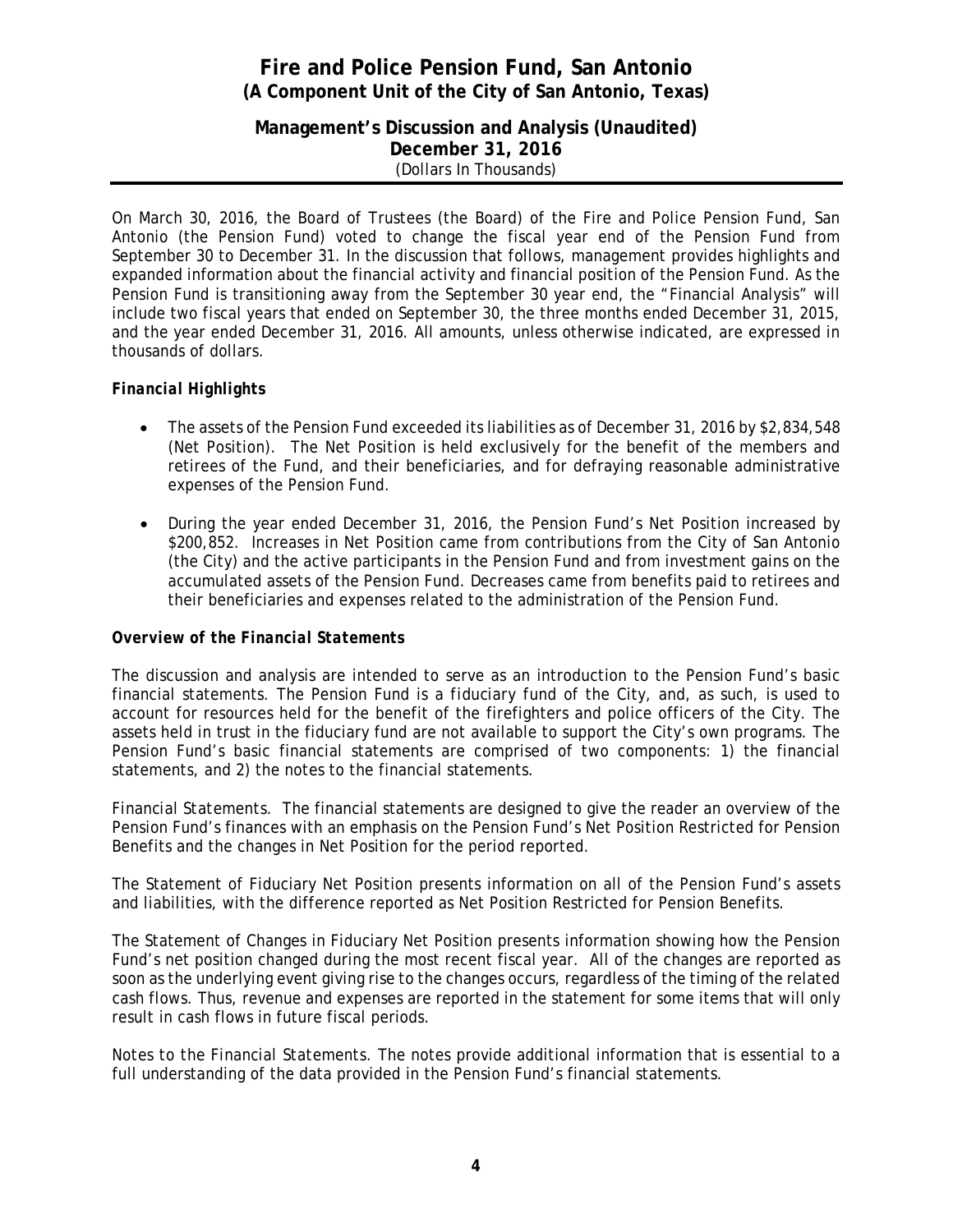**Management's Discussion and Analysis (Unaudited) December 31, 2016** (Dollars In Thousands)

*Other Information.* In addition to the basic financial statements, including the notes to the financial statements, this report also presents certain required supplementary information concerning the annual fluctuations in the Net Pension Liability of the Pension Fund, and employer contributions required of the City to the Pension Fund. Also included are certain actuarial assumptions that have an effect on the Net Pension Liability and required contributions. This information, although not a part of the basic financial statements, is required by the Governmental Accounting Standards Board as supplementary information.

#### *Financial Analysis*

As stated earlier, Net Position of the Pension Fund is to be used exclusively for the benefit of the participants and retirees of the Pension Fund and their beneficiaries, and for defraying reasonable administrative expenses of the Pension Fund. The Net Position of the Pension Fund is invested in a diversified portfolio consisting of cash and cash equivalents, equity and fixed income marketable securities, hedge funds, real estate, private equity, private debt, and real assets. These investments make use of international diversification including emerging markets in equities, fixed income, private equity, hedge funds, private debt, real estate and real assets. The portfolio is designed to produce returns sufficient to meet the actuarial assumptions at risk levels that meet the Pension Fund's risk tolerances. A small portion of the Pension Fund's net assets, fixed assets such as leasehold improvements and office equipment, is used by the Pension Fund's administrative staff. Below is a schedule of the assets, liabilities, and net position as of December 31, 2016, compared to the information as reported as of December 31, 2015 and the preceding fiscal years ended September 30, 2015 and 2014:

|                                                                  | <b>Net Position</b><br>(Dollars in Thousands) |                        |                         |                           |
|------------------------------------------------------------------|-----------------------------------------------|------------------------|-------------------------|---------------------------|
|                                                                  |                                               |                        |                         |                           |
| As of                                                            | 12/31/2016                                    | 12/31/2015             | 9/30/2015               | 9/30/2014                 |
| Cash and Short-Term Investments<br>Securities Lending Collateral | \$<br>47,778<br>74,049                        | \$<br>51,692<br>96,370 | 44,866<br>\$<br>111,932 | 156,722<br>\$.<br>107,230 |
| Investments                                                      | 2,784,046                                     | 2,553,489              | 2,561,318               | 2,527,539                 |
| Receivables                                                      | 14,163                                        | 61,267                 | 14,571                  | 14,817                    |
| Assets Used in Plan Operations - Net                             | 555                                           | 598                    | 615                     | 662                       |
| <b>Total Assets</b>                                              | 2,920,591                                     | 2,763,416              | 2,733,302               | 2,806,970                 |
| <b>Accounts Payable</b>                                          | 5,561                                         | 4,833                  | 5,436                   | 4,723                     |
| Payable for Securities Purchased                                 | 6,190                                         | 8,274                  | 19,770                  | 17,919                    |
| Loan Payable - Northern Trust                                    |                                               | 20,000                 |                         |                           |
| <b>Accrued Expenses</b>                                          | 243                                           | 243                    | 253                     | 243                       |
| Securities Lending Collateral                                    | 74,049                                        | 96,370                 | 111,932                 | 107,230                   |
| <b>Total Liabilities</b>                                         | 86,043                                        | 129,720                | 137,391                 | 130,115                   |
| <b>Net Position Restricted</b>                                   |                                               |                        |                         |                           |
| for Pension Benefits                                             | \$2,834,548                                   | \$2,633,696            | \$2,595,911             | \$2,676,855               |

#### **Fire and Police Pension Fund, San Antonio**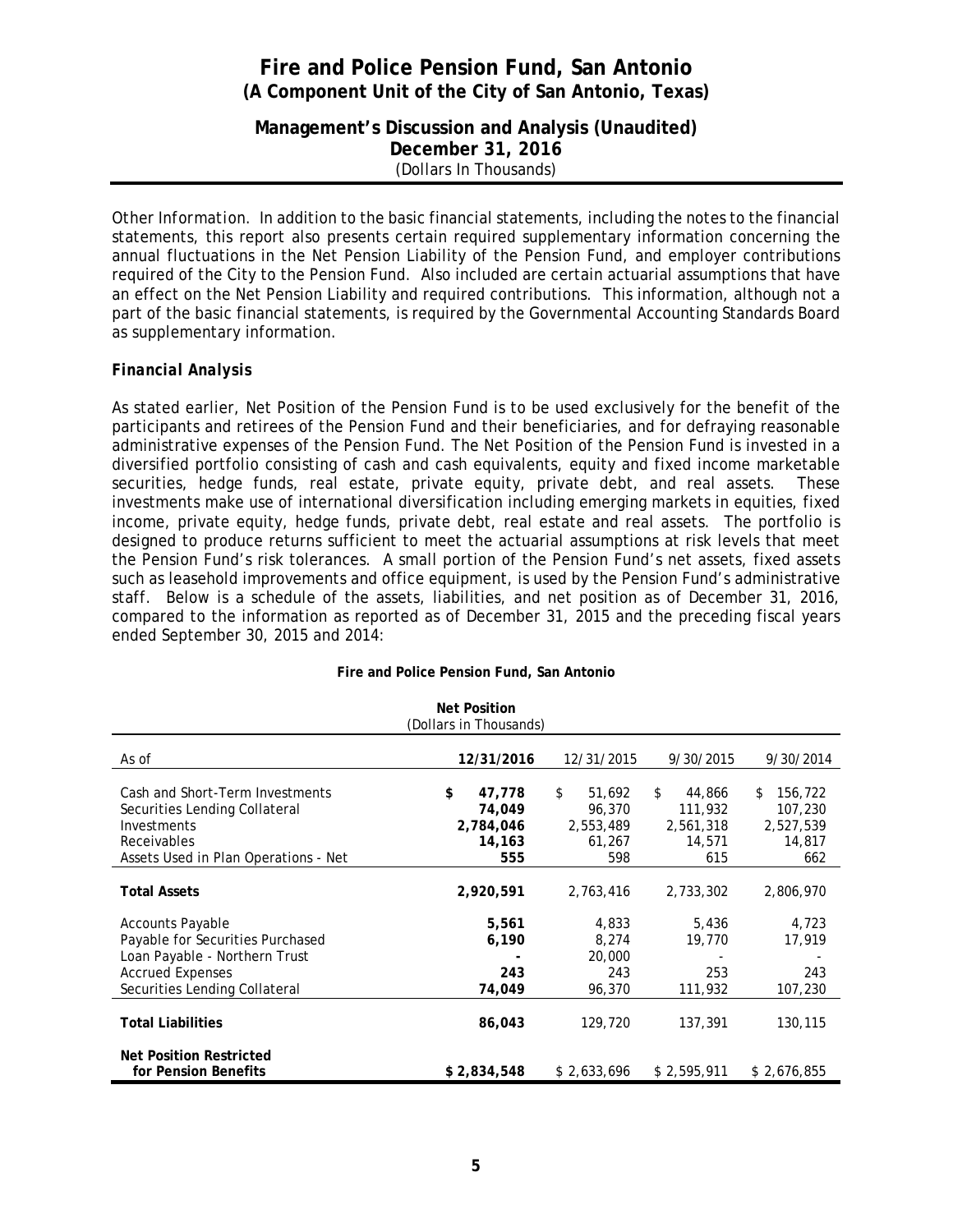### **Management's Discussion and Analysis (Unaudited) December 31, 2016** (Dollars In Thousands)

The Pension Fund receives revenue from two main sources. First, contributions are received from the City and the active members of the Pension Fund. Second, investment income or loss is earned or lost on the funds that have accumulated over the years. Most of the Pension Fund's cash flow needs are provided for out of the contributions that are received. The investment income or loss is important to the Pension Fund's Net Pension Liability which is discussed in the required supplementary information of this report.

The Pension Fund's expenses are mainly the benefits paid to its retired members. A small percentage of the total expenses are spent on the administrative costs of the Pension Fund.

As mentioned above, the Pension Fund's net position increased \$200,852 for the year ended December 31, 2016. Below is a schedule of additions, deductions, and the change in net position for the year ended December 31, 2016, compared to the three months ended December 31, 2015, and the years ended September 30, 2015 and 2014:

|                                                                                                                     | Change in Net Position<br>(Dollars in Thousands) |                                 |                                   |                               |
|---------------------------------------------------------------------------------------------------------------------|--------------------------------------------------|---------------------------------|-----------------------------------|-------------------------------|
|                                                                                                                     | Year Ended<br>December<br>2016                   | 3 Months<br>Ended<br>12/31/2015 | Year Ended September 30,<br>2015  | 2014                          |
| Additions<br>Contributions<br>Employer                                                                              | \$<br>75,958                                     | \$<br>19,014                    | \$<br>75,802                      | \$<br>76,146                  |
| Employee                                                                                                            | 37,978                                           | 9,507                           | 37,901                            | 38,073                        |
| <b>Total Contributions</b>                                                                                          | 113,936                                          | 28,251                          | 113,703                           | 114,219                       |
| Investment Income:<br>Interest<br><b>Dividends</b><br>Net appreciation (depreciation) in                            | 23,447<br>22,865                                 | 7,242<br>3,866                  | 25,667<br>17,868                  | 22,887<br>18,148              |
| fair value of investments<br>Income from real estate operations<br>Securities lending (net of fees)<br>Other income | 190,116<br>18,017<br>424<br>162                  | 34,423<br>3,148<br>87<br>213    | (93, 219)<br>15,790<br>285<br>609 | 185,817<br>9,332<br>392<br>66 |
| Investment expenses                                                                                                 | (13, 024)                                        | (3, 311)                        | (14, 587)                         | (13, 588)                     |
| Net Investment Income                                                                                               | 242,007                                          | 45,668                          | (47, 587)                         | 223,054                       |
| <b>Total Additions</b>                                                                                              | 355,943                                          | 74,189                          | 66,116                            | 337,273                       |
| <b>Deductions</b><br>Benefits paid to participants<br>Refunds paid to participants<br>Other deductions              | 151,197<br>1.099<br>2,795                        | 35,118<br>512<br>774            | 143,454<br>703<br>2,903           | 121,945<br>362<br>2,789       |
| <b>Total Deductions</b>                                                                                             | 155,091                                          | 36,404                          | 147,060                           | 125,096                       |
| Increase in Net Positions                                                                                           | 200,852                                          | 37,785                          | (80, 944)                         | 212,177                       |
| Net Position, beginning of year                                                                                     | 2,633,696                                        | 2,595,911                       | 2,676,855                         | 2,464,678                     |
| Net Position, end of year                                                                                           | \$<br>2,834,548                                  | \$<br>2,633,696                 | \$<br>2,595,911                   | \$<br>2,676,855               |

**Fire and Police Pension Fund, San Antonio**

The increase in Net Position for the year ended December 31, 2016 was 7.6%. The increase was mainly due to the gain in value of the securities held for investment.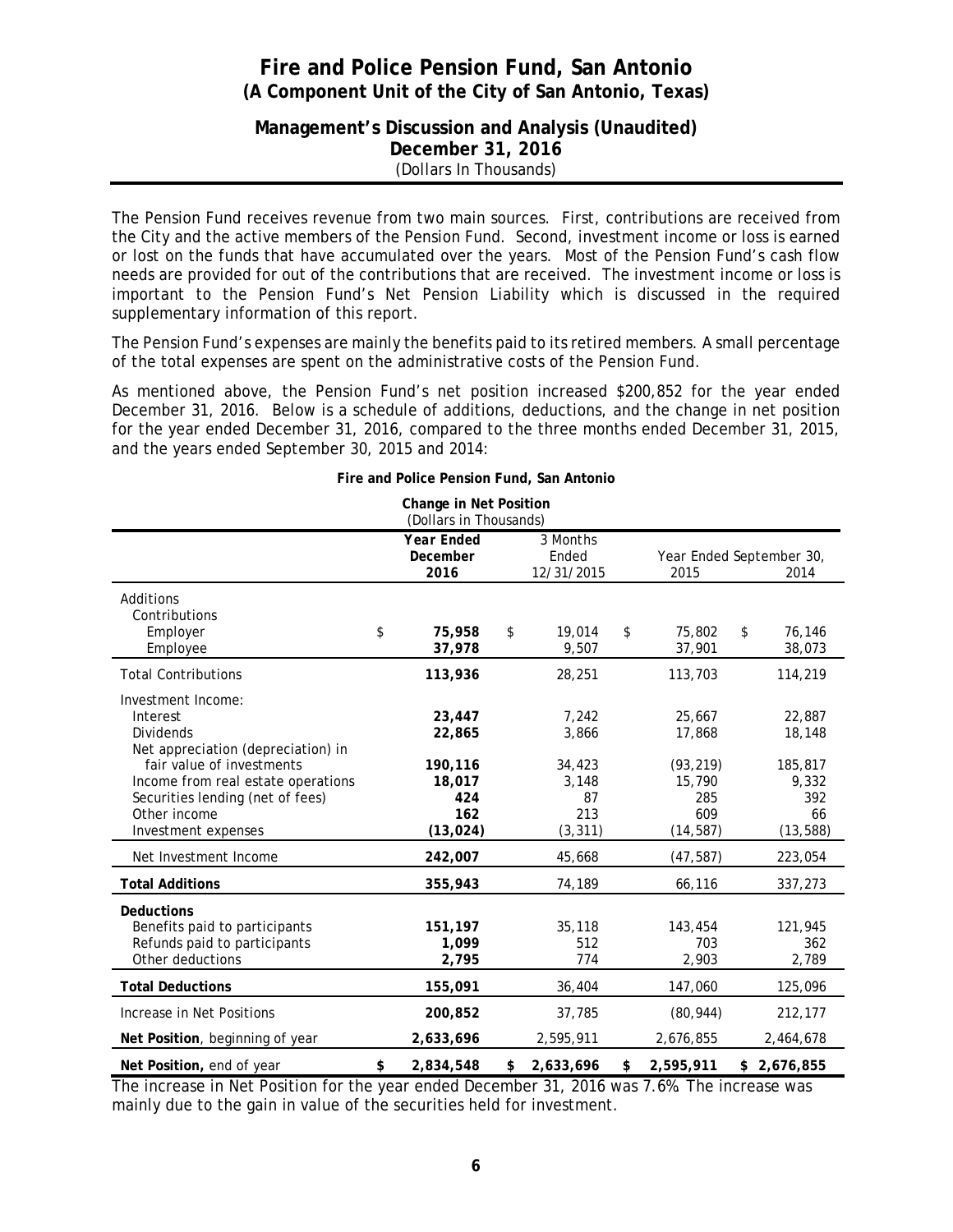# **Fire and Police Pension Fund, San Antonio**

(A Component Unit of the City of San Antonio, Texas)

(Dollars in Thousands) Statement of Fiduciary Net Position

| December 31                                                                    | 2016         |
|--------------------------------------------------------------------------------|--------------|
| Assets                                                                         |              |
| Cash and short-term investments<br>Securities lending collateral-cash and cash | \$<br>47,778 |
| equivalents, at fair value (See Note 9)                                        | 74,049       |
| Investments, at fair value (See Note 4)                                        | 2,784,046    |
| <b>Total Investments</b>                                                       | 2,905,873    |
| Contributions receivable-employer                                              | 201          |
| Contributions receivable-members                                               | 101          |
| Accrued interest and dividends                                                 | 3,936        |
| Receivable from the sale of securities                                         | 9,925        |
| <b>Assets Used in Plan Operations</b>                                          |              |
| <b>Buildings</b>                                                               | 551          |
| Furniture and equipment                                                        | 311          |
| Computer equipment                                                             | 86           |
|                                                                                | 948          |
| Accumulated depreciation                                                       | (393)        |
| Assets Used in Plan Operations - Net                                           | 555          |
| <b>Total Assets</b>                                                            | 2,920,591    |
|                                                                                |              |
| Liabilities                                                                    |              |
| Accounts payable                                                               | 5,561        |
| Payable for securities purchased                                               | 6,190        |
| Accrued expenses                                                               | 243          |
| Securities lending collateral                                                  | 74,049       |
| <b>Total Liabilities</b>                                                       | 86,043       |
|                                                                                |              |
| <b>Net Position Restricted</b>                                                 |              |
| for Pension Benefits                                                           | \$2,834,548  |

*The accompanying notes are an integral part of these financial statements.*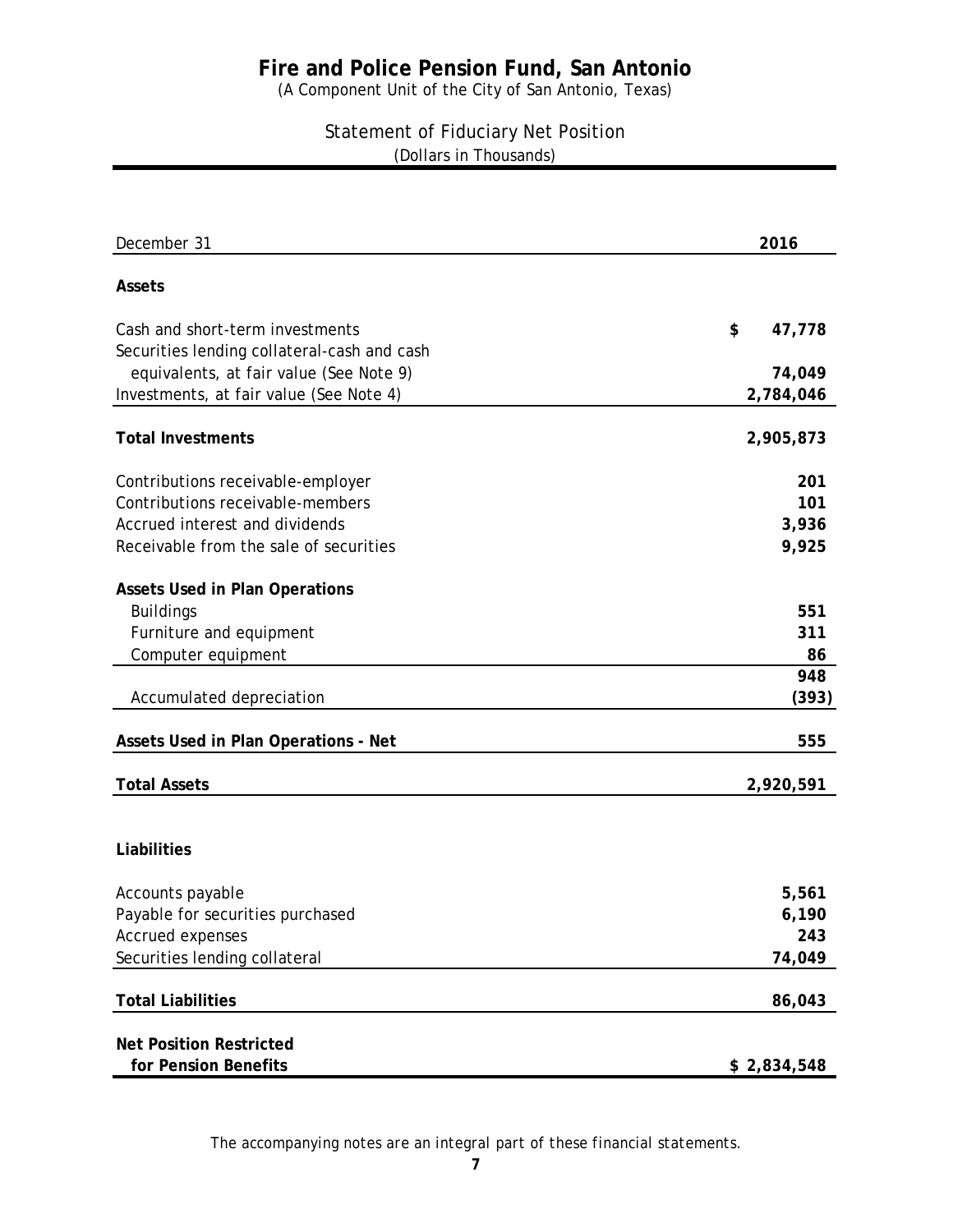# **Fire and Police Pension Fund, San Antonio**

(A Component Unit of the City of San Antonio, Texas)

### Statement of Changes in Fiduciary Net Position (Dollars in Thousands)

| Year ended December 31,                                                                                                                 | 2016                        |
|-----------------------------------------------------------------------------------------------------------------------------------------|-----------------------------|
| <b>Additions To Net Position Attributable to</b><br><b>Investment Income</b>                                                            |                             |
| Net appreciation<br>in fair value of investments<br>Interest                                                                            | \$<br>190,116<br>23,447     |
| <b>Dividends</b><br>Real estate income, net                                                                                             | 22,865<br>18,017            |
| Securities lending income<br>Other income                                                                                               | 763<br>162                  |
| Less investment expenses:<br>Investment management and custodial fees<br>Securities lending borrower rebates<br>Securities lending fees | (13, 024)<br>(111)<br>(228) |
| Net Investment Income                                                                                                                   | 242,007                     |
| Contributions<br>Employer (See Note 6)                                                                                                  | 75,958                      |
| Members (See Note 6)                                                                                                                    | 37,978                      |
| <b>Total Contributions</b>                                                                                                              | 113,936                     |
| <b>Total Additions</b>                                                                                                                  | 355,943                     |
| Deductions From Net Position Attributable to:<br>Benefits paid to participants:                                                         |                             |
| Annuities<br>BackDROP payments (See Note 2)                                                                                             | 124,370<br>26,827           |
| Refunds of participant contributions<br>Personnel costs                                                                                 | 1,099<br>1,323              |
| Contractual services<br>Depreciation                                                                                                    | 1,095<br>44                 |
| Maintenance and utilities                                                                                                               | 333                         |
| <b>Total Deductions</b>                                                                                                                 | 155,091                     |
| Net Increase                                                                                                                            | 200,852                     |
| Net Position Restricted for<br>pension benefits, beginning of year                                                                      | 2,633,696                   |
| Net Position Restricted for<br>Pension Benefits, End of Year                                                                            | \$<br>2,834,548             |

*The accompanying notes are an integral part of these financial statements.*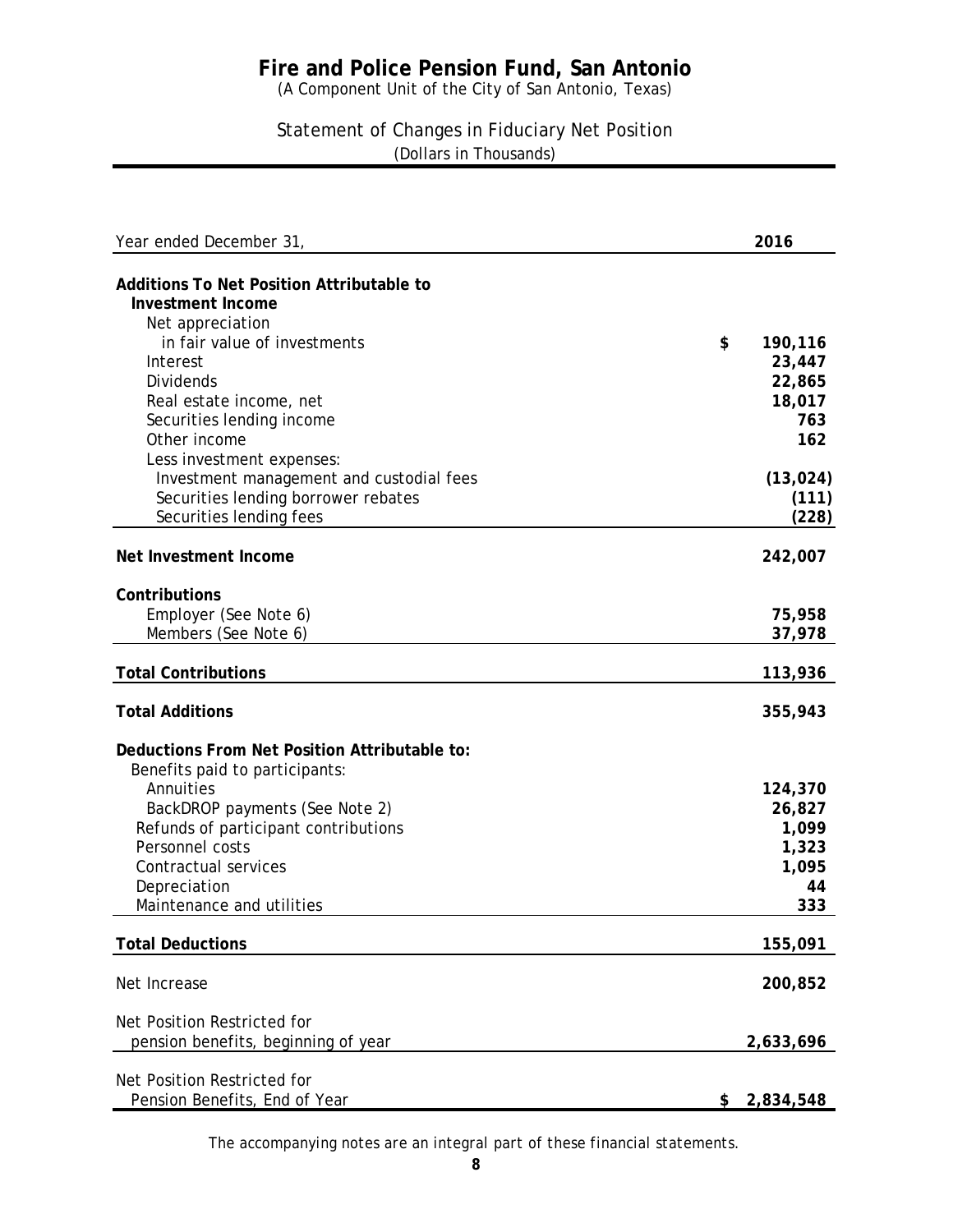#### **Notes to Financial Statements** (Dollars In Thousands)

#### **1. Change of Fiscal Year**

On March 30, 2016, the Board of Trustees (the Board) of the Fire and Police Pension Fund, San Antonio (the Pension Fund) voted to change the fiscal year end of the Pension Fund from September 30 to December 31. The Board authorized the presentation and audit of the Statement of Changes in Net Fiduciary Position for the three month period from October 1, 2015 to December 31, 2015, and the presentation and audit of the Statement of Net Fiduciary Position of the Pension Fund as of December 31, 2015. Starting in 2016 the Pension Fund is reporting a full year ending on December 31.

### **2. Plan Description**

The Fire and Police Pension Fund, San Antonio (the Pension Fund) is a single-employer defined benefit retirement plan established in accordance with the laws of the State of Texas. The governing document for the Pension Fund is found in Vernon's Texas Civil Statutes, Article 6243o. The pension law governing the Pension Fund for the year ended December 31, 2016 was last amended October 1, 2009. The Pension Fund is administered by a nine-member Board of Trustees (the Board), which includes two City Council members, the mayor or his appointee, two police officers, two firefighters, and two retirees. The Pension Fund meets the criteria of a "fiduciary fund" of the City of San Antonio (the City) as established by *Governmental Accounting Financial and Reporting Standards*, and is therefore included in the City's financial statements as a pension trust fund. A more complete description of the Pension Fund is provided in the summary plan description. At December 31, 2016, membership of the Pension Fund consisted of:

|                                               | 2016  |
|-----------------------------------------------|-------|
|                                               |       |
| Retirees and beneficiaries receiving benefits | 2,634 |
| Active and Inactive participants              | 3,810 |
|                                               |       |
| Total                                         | 6.444 |

Currently, the Pension Fund provides retirement benefits to eligible employees of the fire and police departments of the City who have served for 20 years or more. Employees who terminate prior to accumulating 20 years of service may apply to receive a refund of their contributions. Upon application for a service retirement pension from the Pension Fund, retiring employees are entitled to a retirement annuity computed based on the average of the employee's total salary, excluding overtime pay, for the highest three years of the last five years. The retirement annuity computation (Annuity Computation) for employees retiring during the period covered by the financial statements and following, is 2-1/4% of such average for each of the first 20 years served, plus 5% of the participant's average total salary for each of the next seven (7) years, plus 2% of the participant's average total salary for each of the next three (3) years of service, plus 1/2% of the participant's average total salary for each of the next three (3) years of service, with fractional years of service prorated based on full months served as a contributing participant. In making the computation for a year, the year is considered to begin on the first day a contribution is made. A retirement annuity under this subsection may not exceed, as of the date of retirement, 87-1/2% of the participant's average total salary.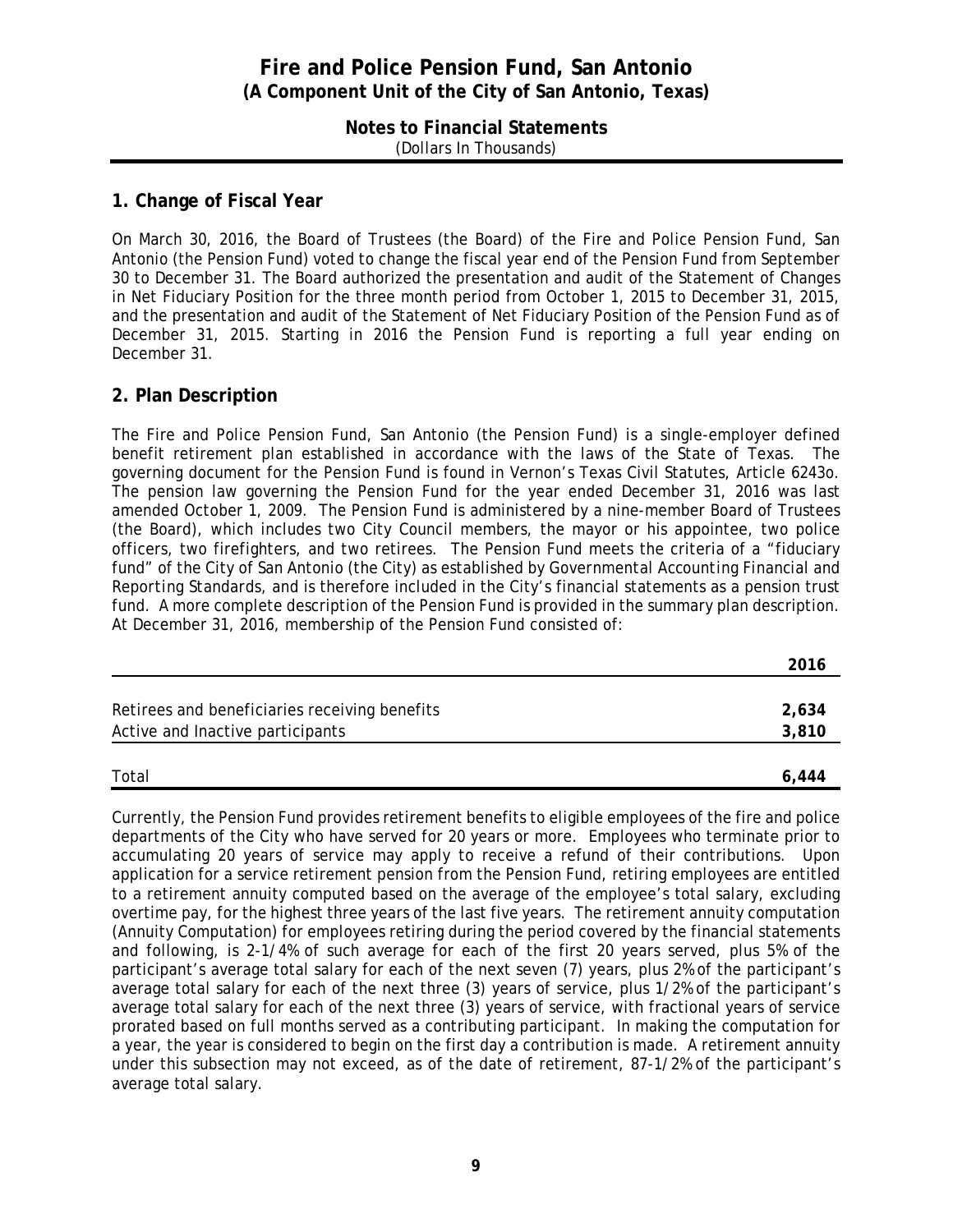**Notes to Financial Statements** (Dollars In Thousands)

### **2. Plan Description (Continued)**

There is a provision for the Backwards Deferred Retirement Option Plan (BackDROP), which, as of October 1, 2009, permits retiring participants who had actual service credit of at least 20 years and one month to elect to receive a lump-sum payment for a number of full months of service elected by the participant that does not exceed the lesser of the number of months of service credit the participant had in excess of 20 years, or 60 months and a reduced annuity payment.

For purposes of a BackDROP benefit calculation, the participant's salary beyond 34 years of service is used to determine the participant's average salary.

There is also a provision for a 13<sup>th</sup> and 14<sup>th</sup> pension check. At the end of each fiscal year, the Board may authorize the disbursement of a 13<sup>th</sup> monthly pension check if the annualized yield on the Pension Fund's investments exceeds the actuarial projections for the preceding five-year period by at least 100 basis points. In the same way, the Board may authorize a 14<sup>th</sup> monthly pension check if the annualized yield on the Pension Fund's investments exceeds the actuarial projections for the preceding five-year period by at least 300 basis points. The 13th and 14th pension checks are paid to each retiree and beneficiary receiving a pension at the end of the fiscal year, and are in an amount equal to the pension check paid in the last month of the preceding fiscal year of the Pension Fund (retirees/beneficiaries with less than one (1) year of benefits will receive a prorated check, and no check will be paid to retirees who retired after the end of the fiscal year). Authorization for one (1) year does not obligate the Board to authorize a 13<sup>th</sup> or 14<sup>th</sup> check for any other year. The Pension Fund has not meet the criteria for the  $13<sup>th</sup>$  check since the year ended September 30, 2014 and has not met the criteria for the 14<sup>th</sup> check since the year ended September 30, 2007.

The Pension Fund also provides benefits when service is terminated by reason of death or disability. The beneficiary or the employee is entitled to one-half of the average of the employee's total salary, excluding overtime pay, or vested benefit as is provided in the computation of normal retirement benefits, whichever is higher. If a participant dies after retiring, spouses or beneficiaries who were married to, or dependents of, the participant at the time of retirement receive the same annuity paid to the participant as of the date of the participant's death up to the maximum benefit. The maximum benefit for surviving spouses and dependent children is equal to a 27-year service pension. As of October 1, 2009, the allocation of death benefits between a surviving spouse and the dependent children of a member is 75% to spouse and 25% to children. The spousal death benefit provided to a spouse who married a retiree after retirement, and at least five (5) years prior to the date of the retiree's death, is the same as a spouse who married a participant prior to retirement. In the case of a marriage after retirement, a spouse who is otherwise qualified to receive a pension is subject to a 55-year-old minimum age to begin receiving annuity payments. As of October 1, 2009, the spousal death benefit for a spouse who married a retiree after retirement, and less than five (5) years prior to the date of the retiree's death, is \$15,000 if there are no other beneficiaries.

The Pension Fund provides a disability annuity equal to 87.5% of average total salary, if the participant suffers a catastrophic injury. A catastrophic injury is described as an irreparable physical bodily injury suffered during the performance of high-risk line of duty activities, when the injury results in the individual being unable to obtain any sort of employment sufficient to generate income above the poverty level.

The surviving spouse of an active participant may elect to receive benefits in the form of a lumpsum payment and reduced annuity, similar to a BackDROP election made by a retiring participant.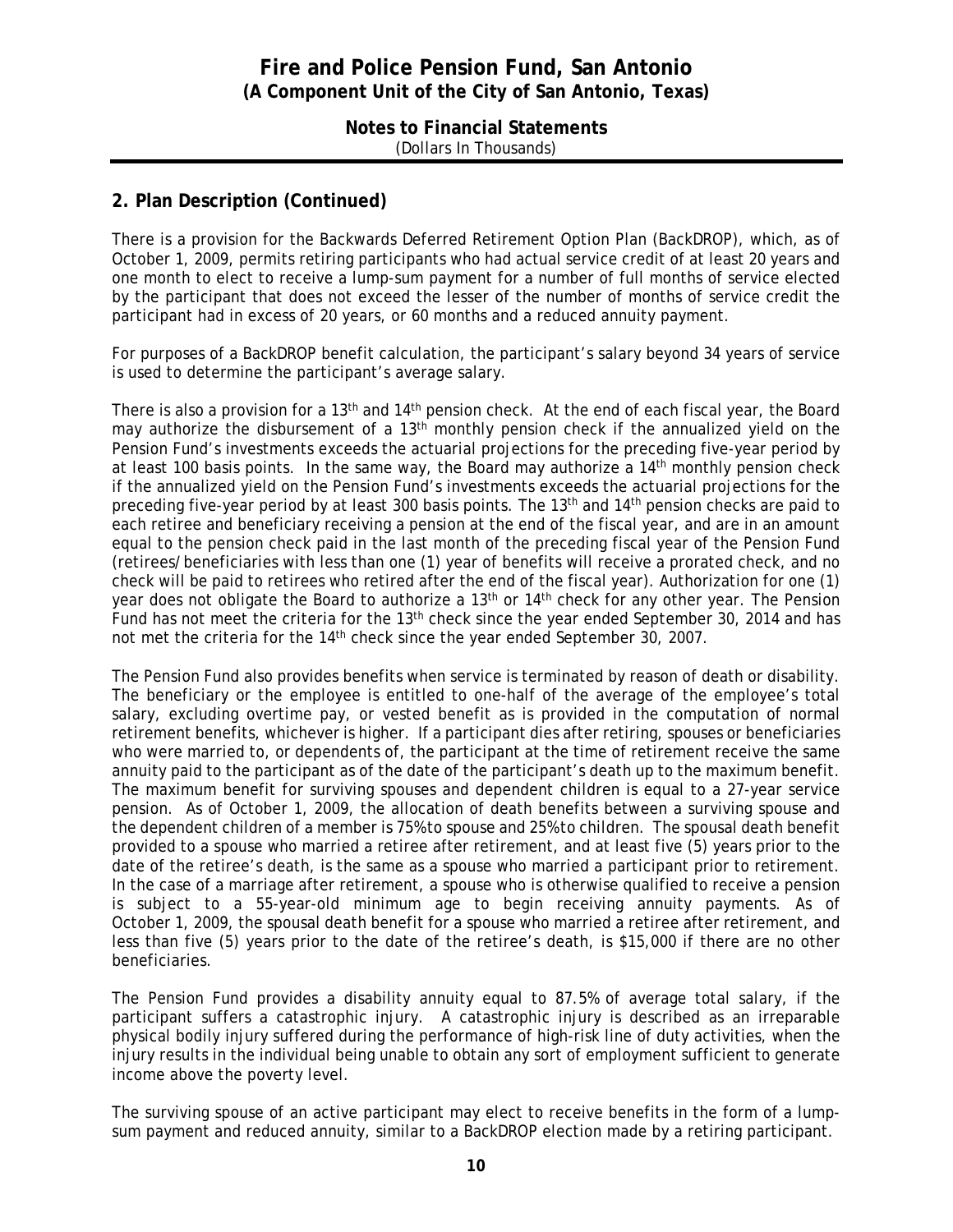#### **Notes to Financial Statements** (Dollars In Thousands)

### **2. Plan Description (Continued)**

The estate of an active participant who dies and does not leave a beneficiary will receive either ten (10) times the amount of an annuity computed according to the Annuity Computation mentioned above, using the deceased participant's service credit and average total salary as of the date of death, or the deceased participant's contributions that were picked up by the City. The estate of a retiree who dies and does not leave a beneficiary will receive a lump sum benefit equal to ten (10) times the amount of the annuity awarded by the Board effective on the retiree's date of retirement, less any retirement or disability annuity, and any lump-sum payments paid to the retiree.

The Pension Fund also provides benefits when an eligible participant is killed in the line of duty. The participant's surviving spouse and dependent children are entitled to a total pension equal to the participant's base salary at the time of death.

Another important provision of the Pension Fund is the Cost of Living Adjustment (COLA). The COLA is based on the Consumer Price Index for all Urban Consumers – U.S. City Average (CPI-U) as published by the Bureau of Labor Statistics. Participants whose retirement, disability, or death occurred before August 30, 1971, receive an increase equal to 100% of the increase in the CPI-U. Participants whose retirement, disability, or death occurred after August 30, 1971, but before October 1, 1999, receive an increase equal to 100% of the increase in the CPI-U up to 8% and 75% of the increase in the CPI-U in excess of 8%. Members whose retirement, disability, or death occurred after October 1, 1999, receive an increase equal to 75% of the increase in the CPI-U.

The Pension Fund is funded in accordance with Texas state statutes. The City is required to contribute 24.64% of salary, excluding overtime pay. The participant contribution rate is 12.32%. New firefighters and police officers are immediately eligible for membership after they receive state certification and complete all other requirements. The new participants contribute to the Pension Fund upon becoming eligible.

The Pension Fund has a provision that allows the fire chief and police chief to opt out of membership in the Pension Fund.

### **3. Summary of Significant Accounting Policies and Plan Asset Matters**

### *Basis of Accounting*

The financial statements of the Pension Fund are prepared in conformity with accounting principles generally accepted in the United States of America (GAAP) for local governmental units as prescribed by the Governmental Accounting Standards Board (GASB). The Pension Fund financial statements are prepared using the accrual basis of accounting. Participant and employer contributions are recognized as revenue in the period in which participant services are performed. Benefits, with the exception of BackDROP payments and refunds, are recorded in the period they are due and payable. BackDROPs and refunds are accrued when payment is approved by the Board.

#### *Cash and Short-Term Investments*

Cash and short-term investments include demand deposit accounts and short-term U.S. Government and other investments.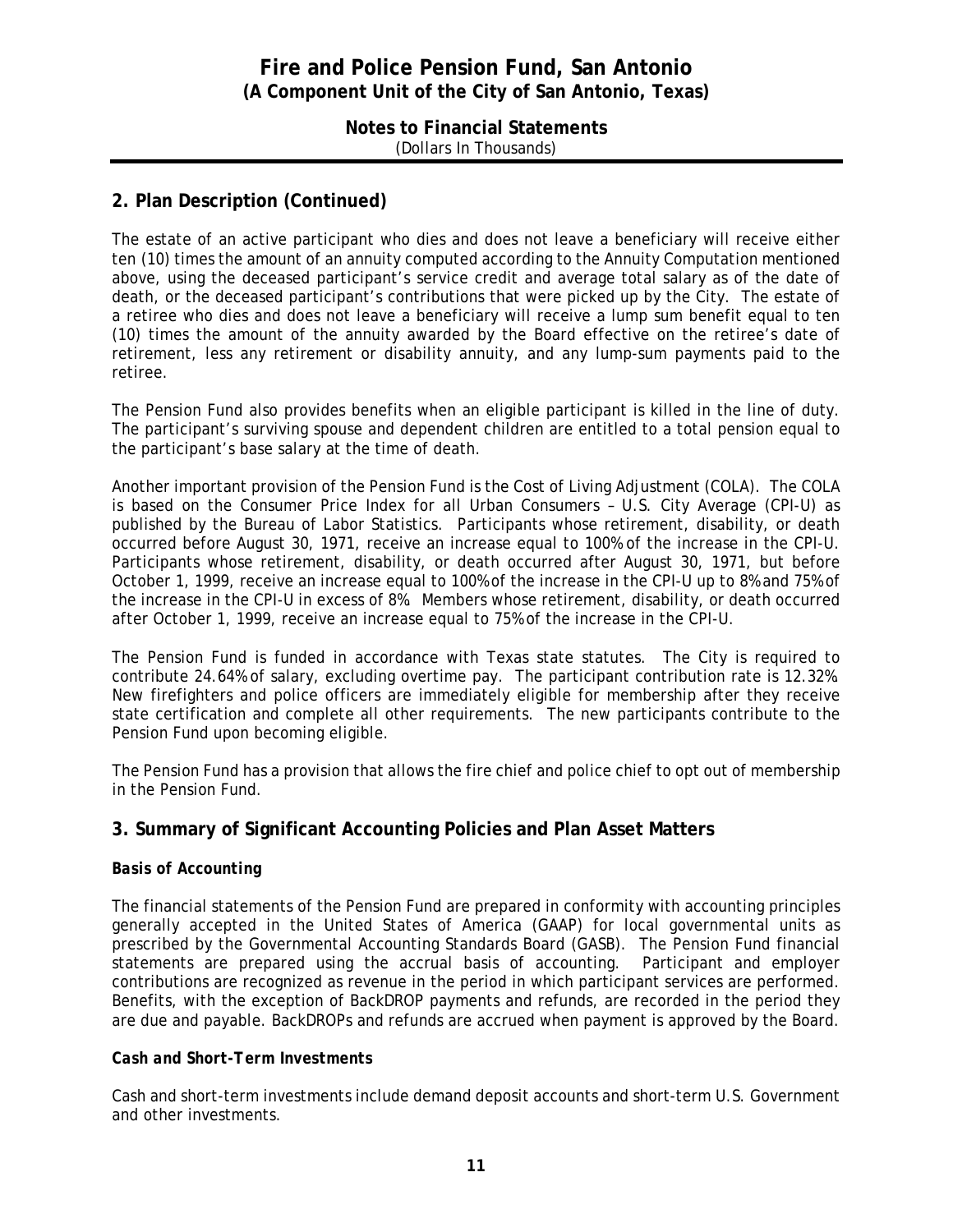#### **Notes to Financial Statements** (Dollars In Thousands)

### **3. Summary of Significant Accounting Policies and Plan Asset Matters (Continued)**

#### *Investments*

Investment purchases and sales are recorded as of the trade date. Dividend income is recognized on the ex-dividend date. Other investment income is recognized when earned.

Investments are reported at fair value. Fair value is the amount reasonably expected to be received for an investment in a current sale between a willing buyer and a willing seller. Common and preferred stocks are valued based on published market prices and quotations from national security exchanges and securities pricing services. International stocks are then adjusted to reflect the current exchange rate of the underlying currency. Investments for which no notional exchanges or pricing service exists, such as private equity, are valued by the investment partnership based on the valuation methodology outlined in the partnership agreement. Real estate may be valued by the manager or independent appraisers. Commingled assets that are not traded on a national exchange are valued by the commingled manager. The Pension Fund performs due diligence reviews of the investment pricing, process, and infrastructure of private equity, comingled, and real estate investments to assure that the asset values provided by the managers are reasonable.

Net appreciation (depreciation) is determined by calculating the change in fair value of investments between the beginning of the period and the end of the period, less purchases of investments at cost, plus sales of investments at fair value. Investment expenses consist of external expenses directly related to the Pension Fund's investment operations, as well as internal administrative expenses associated with the Pension Fund's investment program.

The Pension Fund's investments are reported at fair value. Fair value is determined within the guidelines of Statement No. 72 of the Governmental Accounting Standards Board and is discussed in more detail in Note 4.

#### *Assets Used in Plan Operations*

Assets used in plan operations are reported on the basis of cost. The Pension Fund provides for depreciation on the straight-line method over the estimated useful lives of the assets. The following estimated useful lives are used in providing for depreciation:

| Buildings               | 40 years   |
|-------------------------|------------|
| Furniture and equipment | 5-10 years |
| Computer equipment      | 3-5 years  |

#### *Federal Income Tax*

The Pension Fund obtained its latest determination letter on May 25, 2012, in which the Internal Revenue Service stated that the Pension Fund, as designed, is in compliance with the applicable requirements of the Internal Revenue Code (IRC) and is therefore exempt from Federal income taxes. The Pension Fund administrator believes that the Pension Fund is currently designed and being operated in compliance with the applicable requirements of the IRC.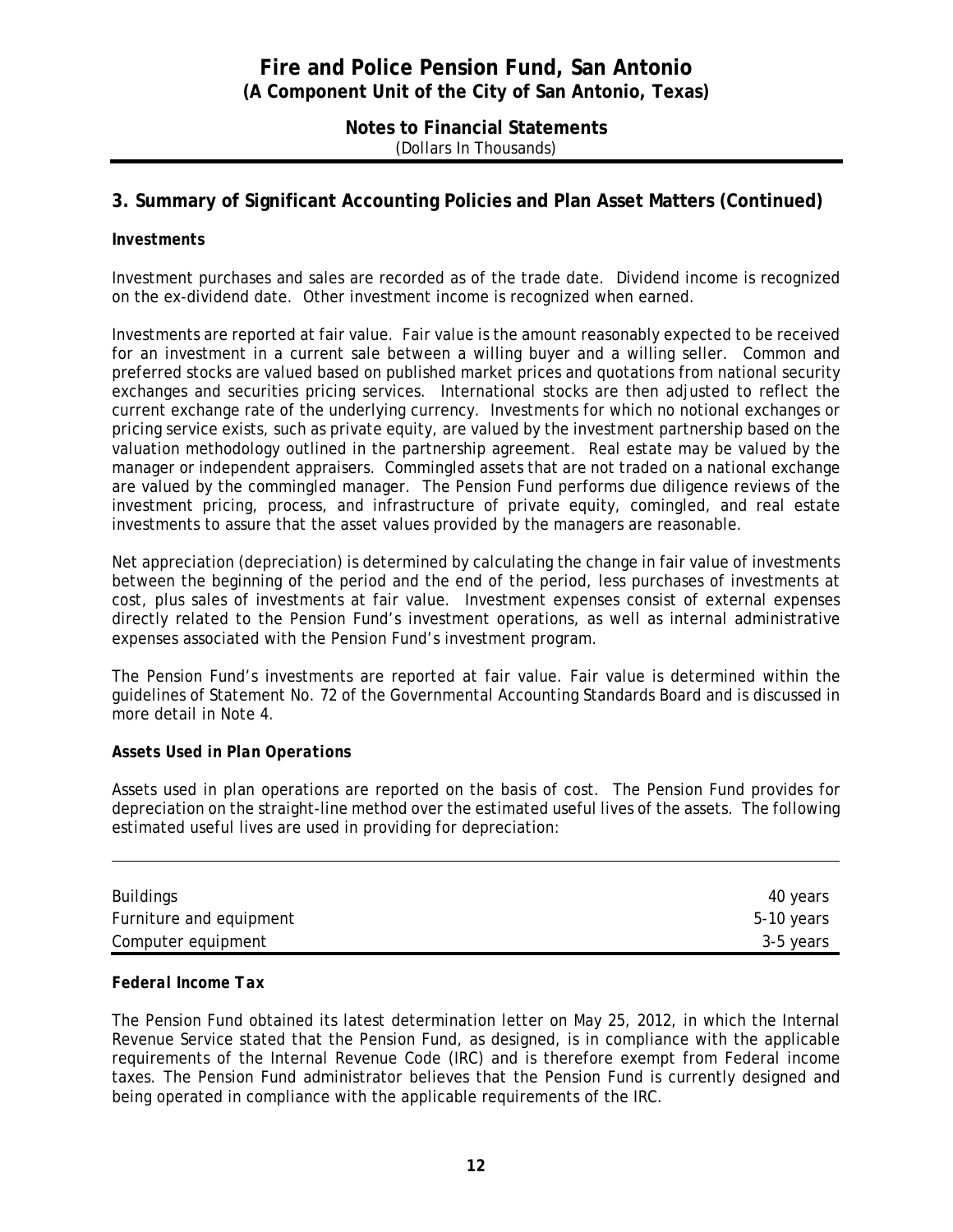**Notes to Financial Statements** (Dollars In Thousands)

### **3. Summary of Significant Accounting Policies and Plan Asset Matters (Continued)**

#### *Administrative Costs*

All administrative costs of the Pension Fund are paid from Pension Fund assets.

#### *Use of Estimates*

The preparation of financial statements in conformity with GAAP requires management to make estimates and assumptions that affect the reported amounts of assets and liabilities, and disclosure of contingent assets and liabilities, at the date of the financial statements, and the reported amounts of revenue and expenses during the reporting period. Actual results could differ from those estimates.

#### *Recently Issued Accounting Pronouncements*

GASB Statement No. 72, *Fair Value Measurements and Application*, is effective for fiscal years beginning after June 15, 2015. The provisions of GASB Statement 72 have been implemented in these financial statements. The Pension Fund's financial statements and note disclosures reflect any required changes.

#### **4. Investments Reported at Fair Value**

The Pension Fund's investments are measured and reported at fair value according to the following hierarchy:

Level 1 – Investments reflect prices quoted in active markets.

Level 2 – Investments reflect prices that are based on similar observable assets either directly or indirectly, which may include inputs in markets that are not considered to be active.

Level 3 – Investments reflect prices based on unobservable sources. The categorization of investments within the hierarchy is based upon the pricing transparency of the instrument and should not be perceived as the particular investment's risk.

The Fund categorizes its fair value measurements within the fair value hierarchy established by generally accepted accounting principles. Investment income is recognized as earned. Net appreciation (depreciation) in fair value of investments includes gains and losses that are being recognized based on the change in the market value of the investments, but have not been realized because the assets have not been sold or exchanged as of the balance sheet date.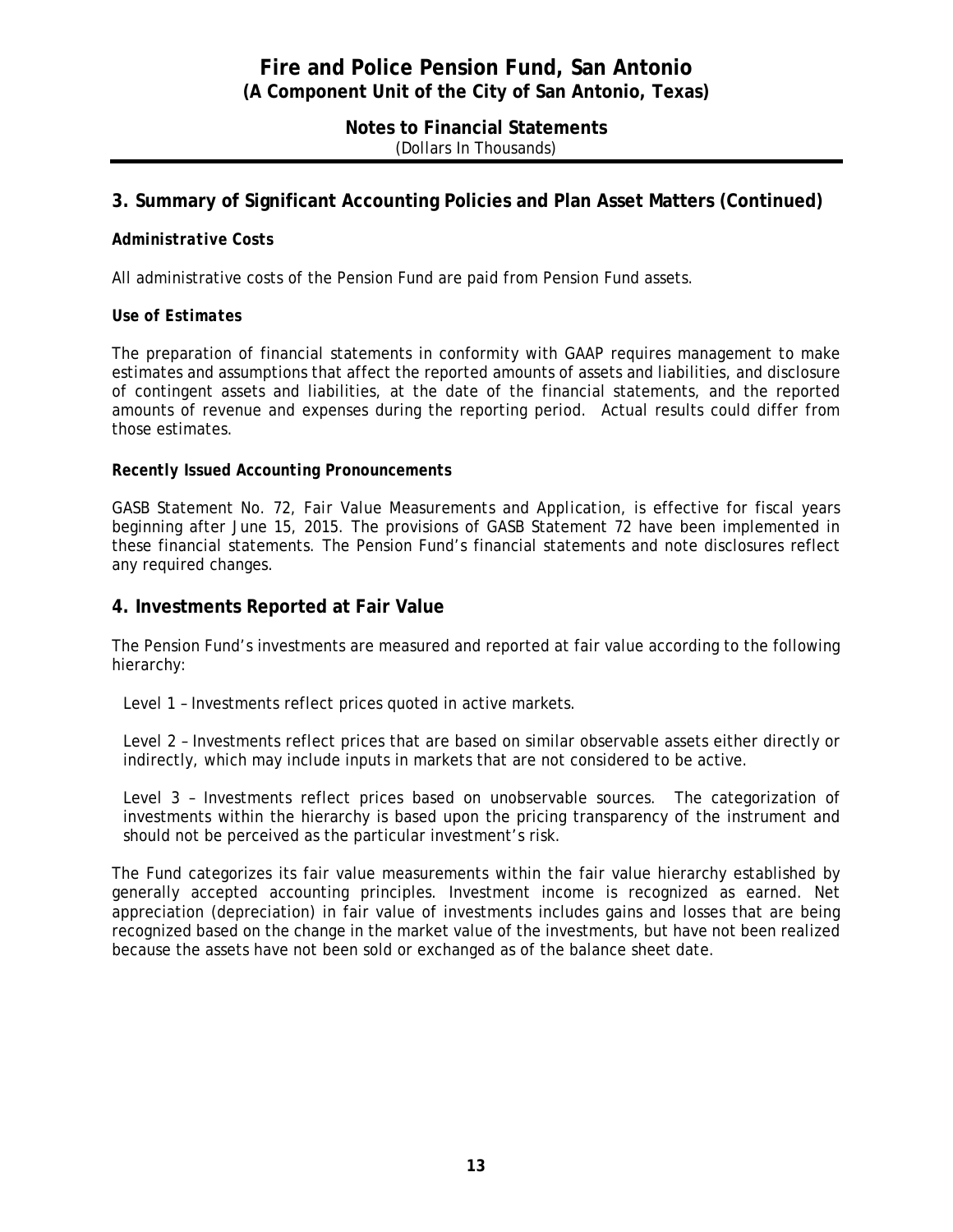### **Notes to Financial Statements** (Dollars In Thousands)

# **4. Investments Reported at Fair Value (Continued)**

The Fund has the following recurring fair value measurements as of December 31, 2016:

|                                                                                                                                                                                                                                                                                                                                                                                                    | <b>Fair Value</b>                                                                                                                        | <b>Quoted Prices</b><br>in Active<br>Markets for<br><b>Identical Assets</b><br>(Level 1) | Significant<br>Other<br>Observable<br>Inputs<br>(Level 2) | Significant<br>Unobservable<br><b>Inputs</b><br>(Level 3) |
|----------------------------------------------------------------------------------------------------------------------------------------------------------------------------------------------------------------------------------------------------------------------------------------------------------------------------------------------------------------------------------------------------|------------------------------------------------------------------------------------------------------------------------------------------|------------------------------------------------------------------------------------------|-----------------------------------------------------------|-----------------------------------------------------------|
| Investments by Fair Value Level<br><b>Debt Securities</b><br><b>Government Bonds</b><br><b>Government Agencies</b><br>Municipal/Provincial Bonds<br>Corporate Bonds                                                                                                                                                                                                                                | \$<br>46,821<br>7,662<br>4,921<br>90,625                                                                                                 | \$                                                                                       | \$<br>46,821<br>7,662<br>4,921<br>90,625                  | \$                                                        |
| <b>Bank Loans</b><br>Commercial Mortgage Obligations                                                                                                                                                                                                                                                                                                                                               | 146,911<br>2,051                                                                                                                         |                                                                                          | 146,911<br>2,051                                          |                                                           |
| <b>Total Debt Securities</b>                                                                                                                                                                                                                                                                                                                                                                       | 298,991                                                                                                                                  | $\blacksquare$                                                                           | 298,991                                                   |                                                           |
| <b>Equity Securities</b><br>Domestic<br>International                                                                                                                                                                                                                                                                                                                                              | 214,211<br>150,830                                                                                                                       | 213,352<br>150,351                                                                       | 859                                                       | 479                                                       |
| <b>Total Equity Securities</b>                                                                                                                                                                                                                                                                                                                                                                     | 365,041                                                                                                                                  | 363,703                                                                                  | 859                                                       | 479                                                       |
| <b>Private Equity</b><br>Venture<br>Buyout<br><b>Fund of Funds Diversified</b><br><b>Real Assets</b>                                                                                                                                                                                                                                                                                               | 21,954<br>43,896<br>70,509<br>151,529                                                                                                    |                                                                                          |                                                           | 21,954<br>43,896<br>70,509<br>151,529                     |
| <b>Total Private Equity</b>                                                                                                                                                                                                                                                                                                                                                                        | 287,888                                                                                                                                  |                                                                                          |                                                           | 287,888                                                   |
| <b>Private Debt</b><br>Fund of Funds - Distressed<br>Mezzanine<br>Distressed<br>Senior Debt                                                                                                                                                                                                                                                                                                        | 10,456<br>25,195<br>70,871<br>66,080                                                                                                     |                                                                                          |                                                           | 10,456<br>25,195<br>70,871<br>66,080                      |
| <b>Total Private Debt</b>                                                                                                                                                                                                                                                                                                                                                                          | 172,602                                                                                                                                  |                                                                                          |                                                           | 172,602                                                   |
| Total Investments by fair value level                                                                                                                                                                                                                                                                                                                                                              | \$1,124,522                                                                                                                              | \$<br>363,703                                                                            | \$299,850                                                 | \$460,969                                                 |
| Investments Measured at the net asset value (NAV)<br>Relative Value Hedge Funds<br>Event Driven Hedge Funds<br>Macro/Directional Hedge Funds<br>Re-Insurance Hedge Fund<br>Long/Short<br><b>Commodity Trading Advisor</b><br>Hedge Fund of Funds<br><b>Risk Parity</b><br>Commingled Funds<br>Domestic Debt<br><b>Global Debt</b><br>Domestic Equity<br><b>Global Equity</b><br><b>Real Estate</b> | \$<br>55,689<br>53,381<br>13,065<br>11,620<br>70,980<br>14,415<br>44,292<br>89,463<br>68,552<br>245,443<br>311,895<br>446,653<br>234,076 |                                                                                          |                                                           |                                                           |
| Total investments measured at the NAV                                                                                                                                                                                                                                                                                                                                                              | \$1,659,524                                                                                                                              |                                                                                          |                                                           |                                                           |
| Total investments measured at fair value                                                                                                                                                                                                                                                                                                                                                           | \$2,784,046                                                                                                                              |                                                                                          |                                                           |                                                           |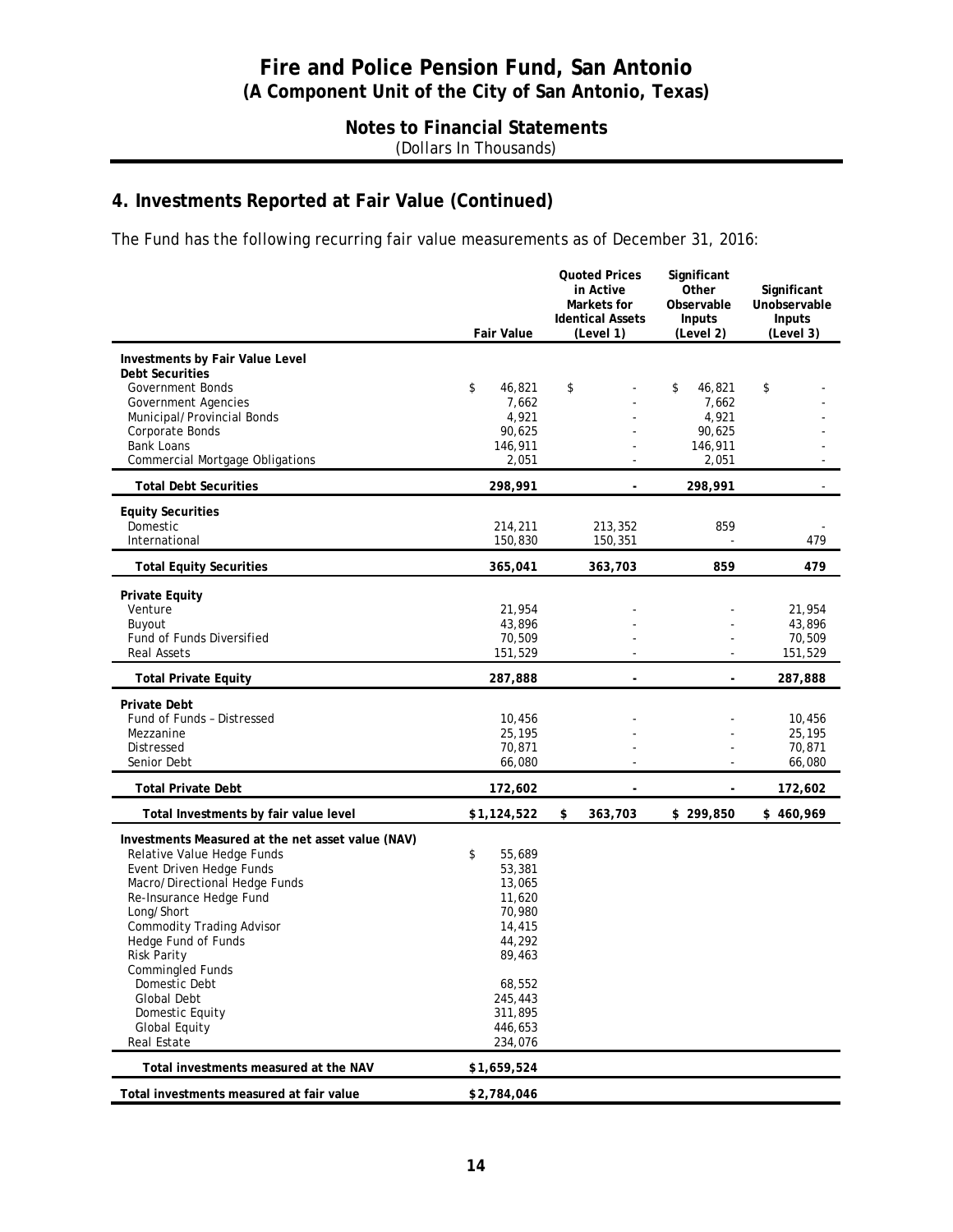**Notes to Financial Statements** (Dollars In Thousands)

### **4. Investments Reported at Fair Value (Continued)**

#### *Debt and Equity Securities*

Equity securities classified in Level 1 of the fair value hierarchy are valued using prices quoted in active markets for those securities. Debt and equity securities classified in Level 2 of the fair value hierarchy are valued using a matrix pricing technique. Matrix pricing is used to value securities based on the securities' relationship to benchmark quoted prices. Equity securities classified in Level 3 of the fair value hierarchy were valued based on theoretical relationships to other assets similar to the ones in the portfolio.

#### *Private Equity*

The Pension Fund is invested in 40 private equity funds that are diversified across 4 main types of strategies. There are 6 venture capital funds, 8 buyout funds, 12 real asset funds and 14 diversified fund of funds. These investee funds are considered level 3 in the fair value hierarchy. These investee funds are limited partnerships, and the managing general partner is responsible for determining the fair market value of the underlying investments. The methods used to determine fair value include discounted cash flow, small public company comparison and appraisal. The partnerships have a 10 year life with options to extend beyond the original term by as much as 2 years in most cases. Original capital commitments to these funds range from \$10,000 to \$20,000. It is expected that the investee funds will call between 70 and 80 percent of the committed capital. In most cases the final commitment is never called because the investee funds start to receive returned capital either from sales of or operations from the underlying investments. As of December 31, 2016, it is estimated that unfunded commitments were approximately \$138,000 of which \$83,000 is expected to be called. These investments in the investee funds are diversified across vintage years so the investee funds are in different stages of their life cycles. The Pension Fund's allocation to this asset class requires that capital that is received from these investments will be reinvested in other investee funds as they become available. Even though these investments could be sold to other investors or secondary funds, the Pension Fund has no intention of doing so, so these investments are considered illiquid.

#### *Private Debt*

The Pension Fund is invested in 18 private debt funds, which include 4 fund of funds focused on distressed debt opportunities, 4 funds focused on mezzanine lending to companies that have operations that have good growth potential, but limited access to bank loans or public debt or equity markets, 6 funds focused on loans that are senior in the borrowers' capital structure, and 4 funds that concentrate on distressed debt where debt is purchased at a cost that is less than the value of the collateral. These investee funds are considered level 3 in the fair value hierarchy. These investee funds are limited partnerships, and the managing general partner is responsible for determining the fair market value of the underlying investments. The methods used to determine fair value include discounted cash flows plus the value of any equity that investee funds receive as part of the lending arrangements. The partnerships have a 10 year life with options to extend beyond the original term by as much as 2 years in most cases. Original capital commitments to these funds range from \$10,000 to \$20,000. It is expected that the investee funds will call between 70 and 80 percent of the committed capital. In most cases the final commitment is never called because the investee funds start to receive repayment from the debt service of the underlying investments and in some cases extra capital from the sale of the equity received when underlying companies are sold or refinanced through public offerings.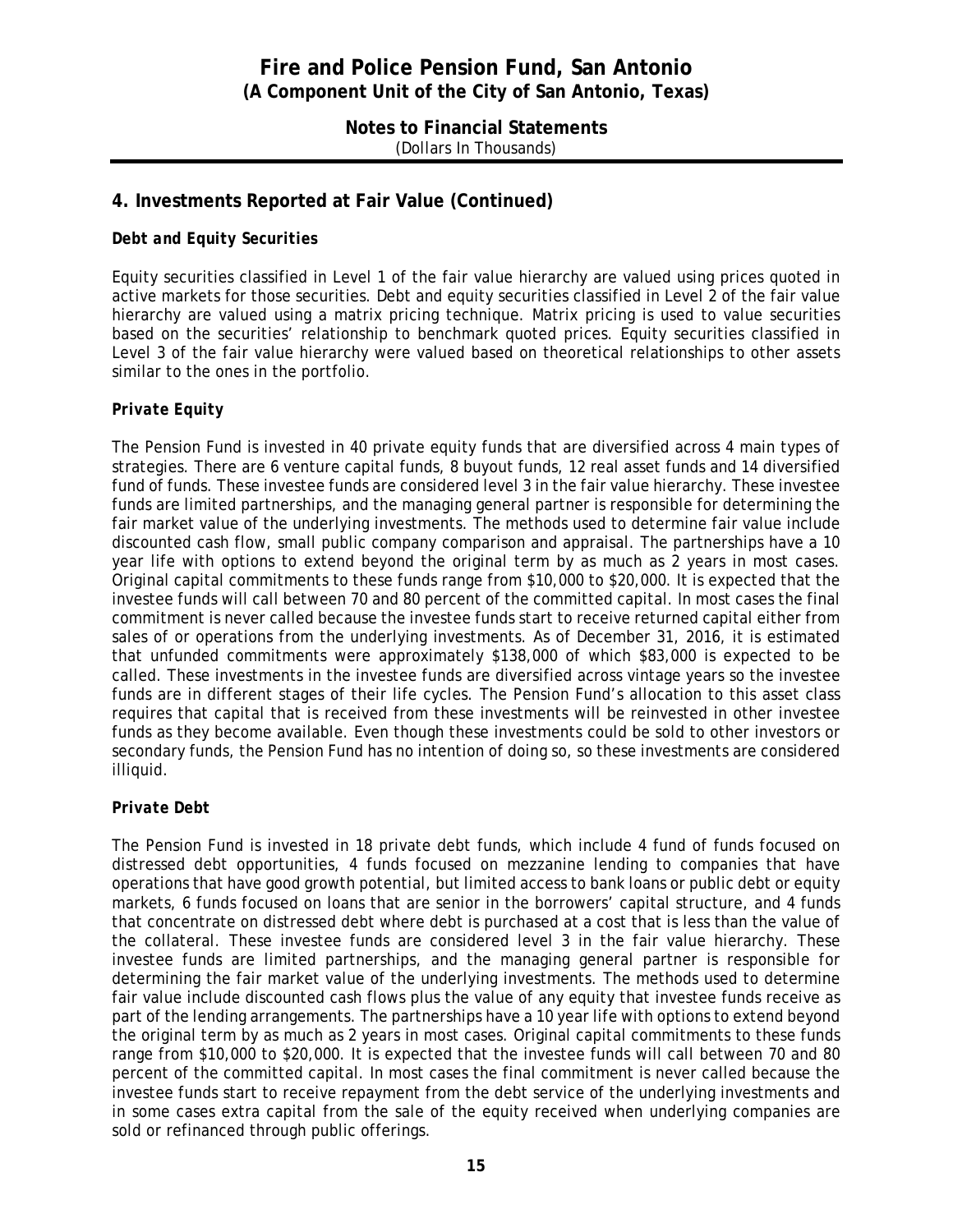#### **Notes to Financial Statements** (Dollars In Thousands)

### **4. Investments Reported at Fair Value (Continued)**

#### *Private Debt (Continued)*

As of December 31, 2016, it is estimated that unfunded commitments were approximately \$62,000 of which \$35,000 is expected to be called. These investments in the investee funds are diversified across vintage years so the investee funds are in different stages of their life cycles. The Pension Fund's allocation to this asset class requires that capital that is received from these investments will be reinvested in other investee funds as they become available. Even though these investments could be sold to other investors or secondary funds, the Pension Fund has no intention of doing so, so these investments are considered illiquid.

#### *Investment Measured at the Net Asset Value*

The Pension Fund is also substantially invested in investee funds where fair value is measured at the net asset value (NAV). These funds invest in stocks, bonds, derivatives in some cases and real estate. The stocks, bonds or derivatives, if they were held directly by the Pension Fund, would have readily determinable values that would fit into the fair value levels. Most of these would be in level 1 or 2. Real estate investments would fall into level 3 since there is not usually a ready market for the underlying assets. The investee funds are both active and inactive managers. Inactive managers invest in stocks that are in an index such that the return on the investment equals the return on the index. Active managers will invest in stocks or bonds with intent of either achieving a higher rate of return than the market or one of the indexes, or lowering the amount of the risk involved. The investee funds in this category include hedge funds, a risk parity fund, index funds, commingled funds, and real estate funds.

#### Hedge Funds

The Pension Fund's investments in hedge funds include relative value, event driven, macro/directional and diversified hedge fund of funds. These hedge funds all require notice between 30-90 days of the intent to redeem cash from them. They will only redeem cash at the end of calendar quarters. The Pension Fund is invested in 4 relative value hedge funds. Relative value investing seeks to exploit relationships that are out of normal equilibrium. These investee funds are not concerned with the price of an asset such as a stock or bond by itself, but how that asset's price relates to other assets that historically display some correlation to the asset. The Pension Fund is invested in 8 hedge funds that invest using a macro/directional strategy. These strategies base their investments, such as long and short positions in various equity, fixed income, currency, commodities and futures markets, primarily on the overall economic and political views of various countries, or their macroeconomic principles. The Pension Fund is invested in 4 event driven hedge funds. Event driven hedge funds invest based on the expectation of a particular event such as a merger or acquisition and how that event is expected to affect the price of the underlying investment. One of the hedge funds that the Pension Fund invests in actually invests alongside a reinsurance company. The Pension Fund has an investment in a hedge fund of funds, which invests in a diversified group of underlying hedge funds. In this category there are 7 hedge fund remnants that are subject to a gate. Six of these gates have been in place since 2008 when the Pension Fund gave notice of redemption. One was redeemed in 2016. Most of the investments have been returned, \$7,403 is expected to be received in 2017, but there is no certainty when the remaining investment of \$7,109 will be returned. The gates were put in place to prevent having to sell the assets under duress.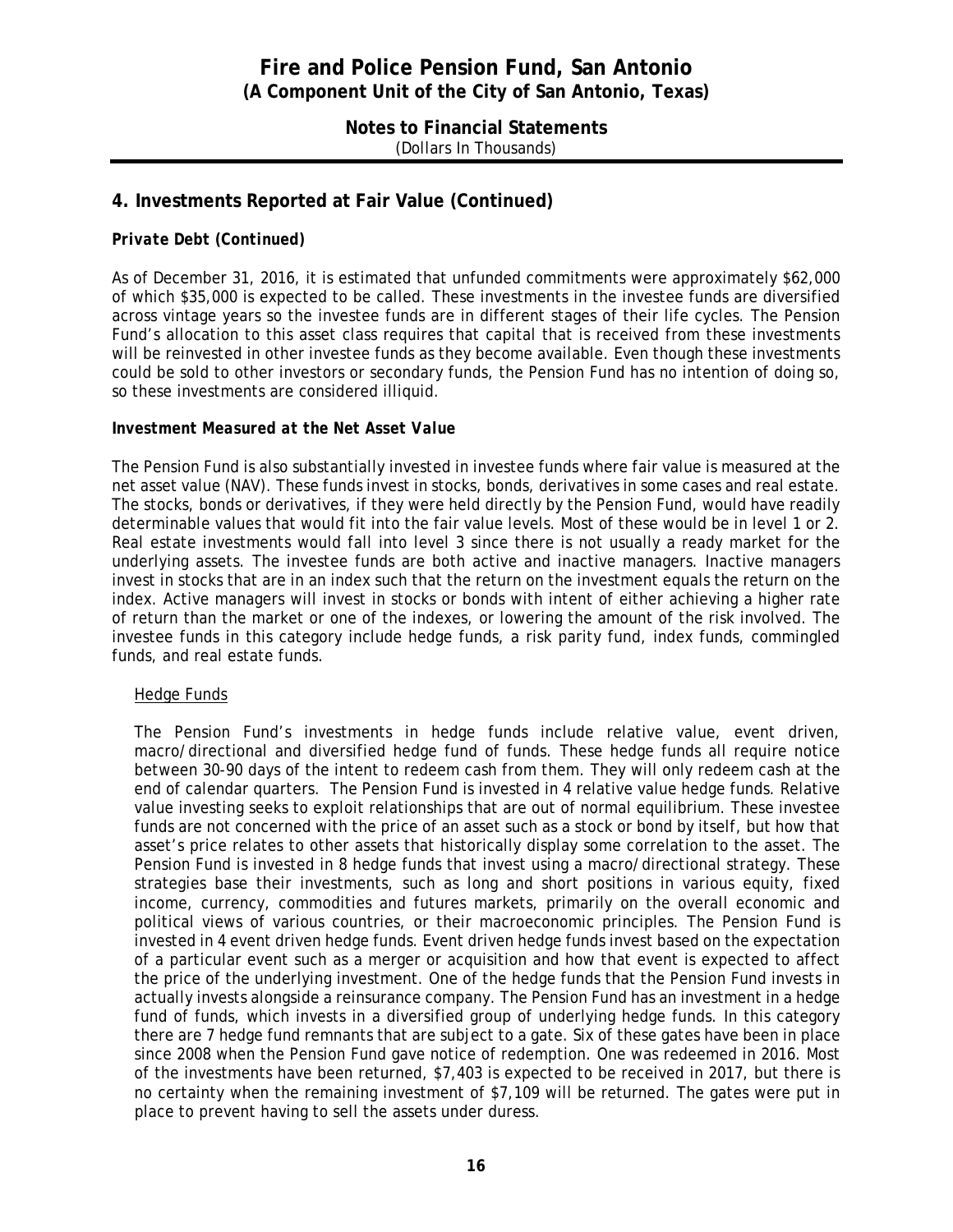#### **Notes to Financial Statements** (Dollars In Thousands)

### **4. Investments Reported at Fair Value (Continued)**

#### Risk Parity Fund

The Pension Fund has one investee that is called risk parity which is similar to a hedge fund in that it attempts to mitigate large systemic risks such as hyperinflation, or market corrections by increasing exposure to low risk strategies while decreasing or hedging exposures to investments that are sensitive to those systemic risks.

#### Commingled Fund

The Pension Fund's investments in commingled funds consist of bond investors and stock investors. The bond funds invest in domestic high yield bonds, opportunistic global bonds and emerging market bonds. The stock funds are invested in domestic large and small cap stocks and global and emerging market stocks. Commingled funds are chosen for these investments either because of the size of the investment, or because of the transfer of the complexity of investing internationally.

#### Real Estate Fund

Real estate investments are diversified by type of real estate such as residential, commercial office, industrial and retail. They are also diversified by stage of development such as opportunistic, value added and core properties. Finally they are diversified geographically. Two of the investee managers representing approximately \$88,000 were open-ended funds that allow redemptions. 39 of the investee managers were limited partnerships with durations of 10 to 15 years. These limited partnerships do not allow redemptions. They do distribute cash after the investment period, usually 2 to 4 years, from operations or sales of underlying properties. These investments are similar to the private equity partnerships and private debt partnerships in that funds are committed at the beginning of the investment and called by the partnerships as purchase opportunities present themselves. Commitments in this category are more likely to be called up. It is likely that 80 to 90 percent of the committed capital will ultimately be called. Unfunded commitments in this category were approximately \$92,000, of which approximately \$77,000 is expected to be called. Fair value for this asset class is determined by appraisals of the underlying properties. The Pension Fund's asset allocation requires that when capital is returned it is reinvested in new partnerships so that the percentage allotted to the asset class can be maintained. Like private equity and private debt limited partnerships, it is possible to sell partnership interests to other investors or secondary partnerships at a substantial cost to the Pension Fund. The Pension Fund has no intention of redeeming these investments prior to maturity. Consequently, these investments are considered illiquid.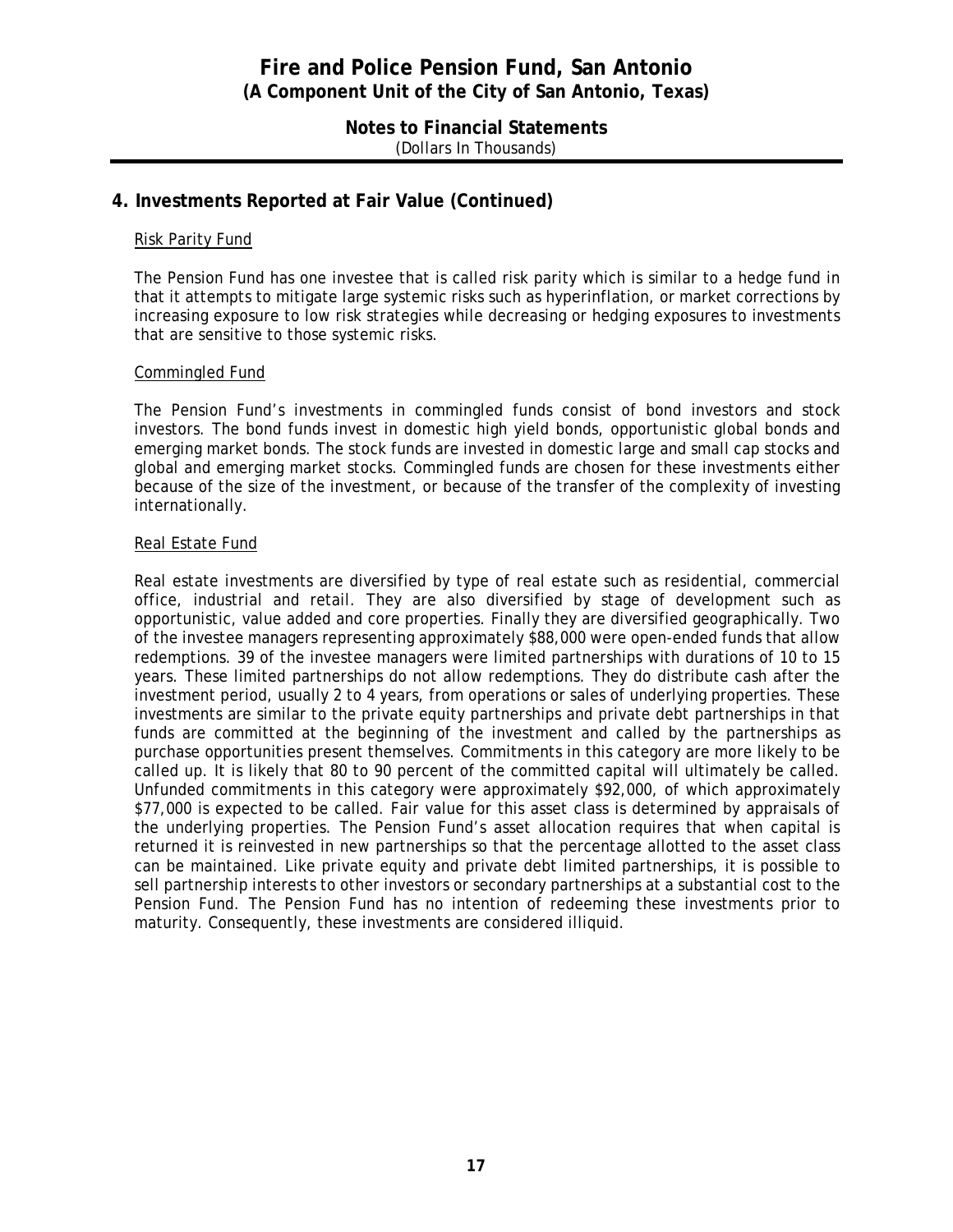#### **Notes to Financial Statements** (Dollars In Thousands)

### **5. Net Pension Liability of the City of San Antonio, Texas**

The components of the net pension liability for the City related to the Pension Fund were as follows:

| December 31,                                                         | 2016                     |
|----------------------------------------------------------------------|--------------------------|
| <b>Total Pension Liability</b><br><b>Plan Fiduciary Net Position</b> | \$3,411,704<br>2,834,548 |
| City of San Antonio's Net Pension Liability                          | 577.156                  |

Plan fiduciary net position as a percentage of the total pension liability is 83.08% at December 31, 2016.

#### *Actuarial Assumptions*

The total pension liability was determined by an actuarial valuation as of October 1, 2015, using the following actuarial assumptions, applied to the period included in the measurement, with results rollforward to December 31, 2016:

| Inflation                                                                        | 3.00% |
|----------------------------------------------------------------------------------|-------|
| Salary increases - (plus merit scale of 0.75% - 11.25%):                         | 3.00% |
| Investment rate of return - (including inflation, net of pension plan investment |       |
| expense):                                                                        | 7.25% |
| Cost-of-living adjustments -                                                     |       |
| for retirements before October 1, 1999:                                          | 3.00% |
| for retirements on or after October 1, 1999:                                     | 2.25% |
|                                                                                  |       |

**For the actuarial valuation as of October 1, 2015 with results rolled forward to December 31, 2016:**

Healthy mortality rates were based on the sex-distinct RP-2014 Employee and Healthy Annuitant Tables, with rates loaded by 7% for females. Disabled mortality rates were based on sex-distinct RP-2014 Annuitant Tables, set forward by six years, again loading the female rates by 7%. The tables are projected generationally using 50% of the MP-2014 improvement scale to anticipate future mortality improvements.

The actuarial assumptions used are based on the results of an experience study for the period October 1, 2009 to September 30, 2014.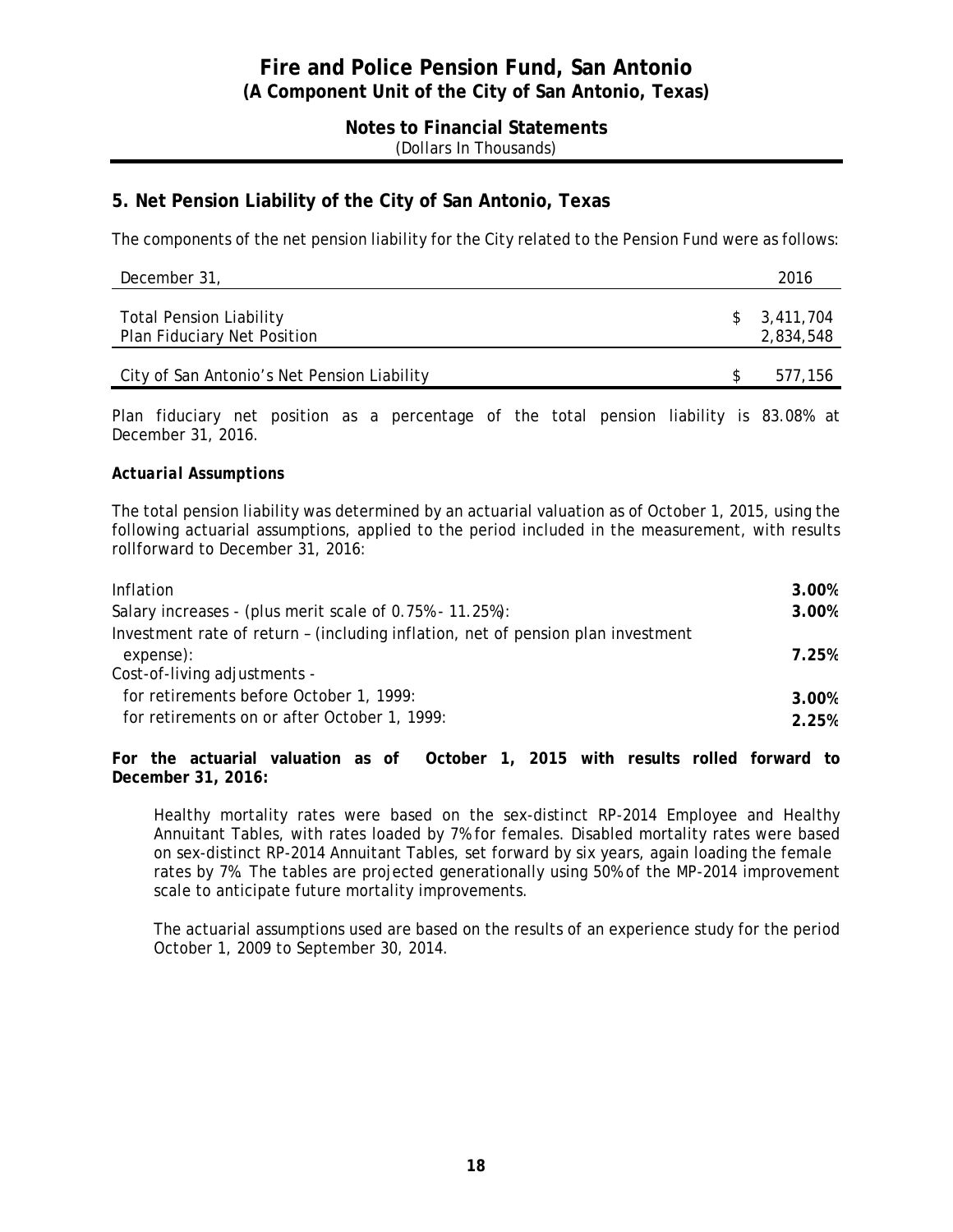### **Notes to Financial Statements** (Dollars In Thousands)

### **5. Net Pension Liability of the City of San Antonio, Texas (Continued)**

The long-term expected rate of return on pension plan investments was determined using a buildingblock method in which best-estimate ranges of expected future real rates of return (expected returns, net of pension plan investment expense and inflation) are developed for each major asset class. These ranges are combined to produce the long-term expected rate of return by weighting the expected future real rates of return by the target asset allocation percentage and by adding expected inflation. Best estimates of arithmetic real rates of return for each major asset class included in the Fund's target asset allocation as of December 31, 2016 are summarized in the following table:

|                         | Target<br>Allocation | Long-Term<br>Expected<br><b>Real Rate</b><br>of Return<br>2016 |  |  |
|-------------------------|----------------------|----------------------------------------------------------------|--|--|
|                         |                      |                                                                |  |  |
| <b>Asset Class</b>      |                      |                                                                |  |  |
| Domestic equity         | 18%                  | 6.7%                                                           |  |  |
| International equity    | 21%                  | 8.3%                                                           |  |  |
| <b>Fixed Income</b>     | 20%                  | 2.7%                                                           |  |  |
| Alternative investments | 29%                  | 5.6%                                                           |  |  |
| Real estate             | 12%                  | 5.2%                                                           |  |  |
| Total                   | 100%                 |                                                                |  |  |

#### *Discount Rate*

The blended discount rate used to measure the total pension liability is 7.25%. The projection of cash flows used to determine the discount rate assumed contributions will continue to be made at 12.32% of the compensation from plan members and 24.64% of the compensation from the City. Based on these assumptions, the Fund's fiduciary net position was projected to be available to make all projected future benefit payments of current plan members. Therefore, the long-term expected rate of return on the Fund's investments was applied to all periods of projected benefit payments to determine the total pension liability.

#### *Sensitivity of the Net Pension liability to Changes in the Discount Rate*

The following presents the net pension liability of the Fund, calculated using the discount rate of 7.25%, for the year ending December 31, 2016, as well as what the Fund's net pension liability would be if it were calculated using a discount rate that is one percentage point lower or one percentage point higher than the current rate:

| December 31, 2016     |  | 1% Decrease<br>(6.25%) | Current<br><b>Discount</b><br>Rate (7.25%) | 1% Increase<br>(8.25%) |         |  |
|-----------------------|--|------------------------|--------------------------------------------|------------------------|---------|--|
| Net pension liability |  | 1,064,396              | 577.156                                    |                        | 178.476 |  |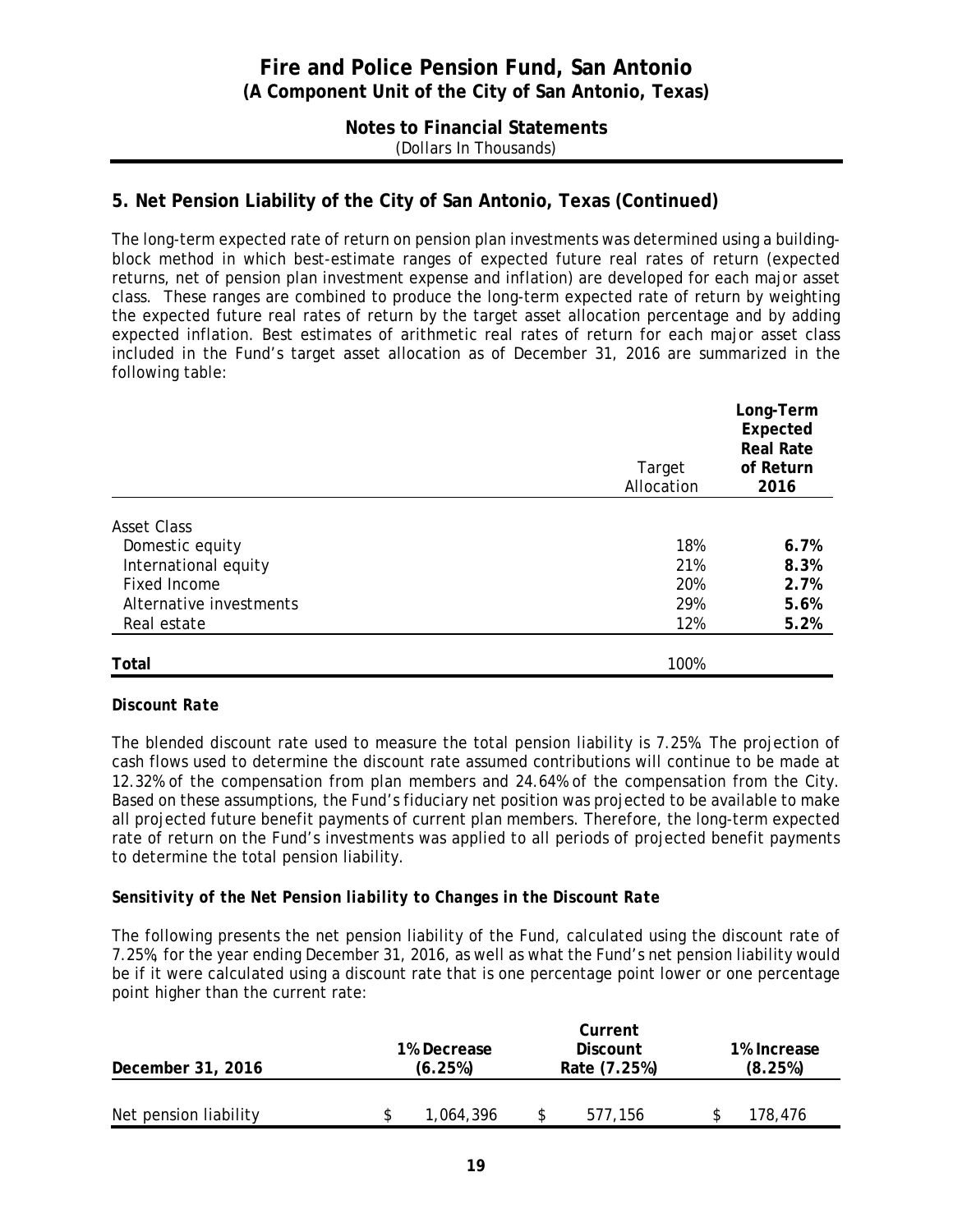#### **Notes to Financial Statements** (Dollars In Thousands)

#### **6. Contributions**

Contribution requirements are established by state law as described in Note 2, and are not actuarially determined. Contributions for the year ended December 31, 2016, were as follows:

|          |               | Amount Percentage |
|----------|---------------|-------------------|
|          |               |                   |
| Employer | 75,958<br>\$  | 24.64%            |
| Members  | 37,978        | 12.32%            |
|          |               |                   |
| Total    | 113,936<br>\$ |                   |

### **7. Required Supplementary Information**

Required supplementary information (RSI) for the Pension Fund includes the Schedule of Changes in Pension Fund's Net Pension Liability, the Schedule of City of San Antonio's Contributions to the Fire and Police Pension Fund – Last Ten Fiscal Years, the Notes to Required Supplementary Information and the Schedule of Investment Returns. These are presented in order to demonstrate the City's ability to pay the Net Pension Liability and its progress in doing so.

#### **8. Cash and Investments**

#### *Investment Policy*

The Pension Fund's policy in regard to the allocation of invested assets is established and may be amended by the Fund's Board of Trustees. The primary long-term objective will be to achieve a return of at least the actuarial return assumption. Preservation of capital and consistent capital appreciation are the key considerations in establishing acceptable levels of risk, however, since the Fund enjoys a very long-term investment horizon, significant short-term fluctuations in value can be tolerated. Based on existing contribution rates and benefit payments, current income from investments should be addressed in the management of these assets. To pursue the foregoing objectives at an acceptable risk level, the following policy (i.e., long-term) allocation is considered appropriate as updated in July 2013 and compared to actual allocations at December 31, 2016:

|                                        | Target<br>Allocation | 2016<br>Actual<br>Allocation |
|----------------------------------------|----------------------|------------------------------|
| Large Cap U.S. Equities                | 15.0%                | 14.8%                        |
| Small Cap U.S Equities                 | 3.0%                 | 3.9%                         |
| Developed International Equities       | 15.0%                | 16.8%                        |
| <b>Emerging International Equities</b> | 6.0%                 | 4.4%                         |
| Hedge Funds                            | 10.0%                | 9.4%                         |
| Private Equity                         | 7.0%                 | 5.2%                         |
| Sub Total Equity                       | 56.0%                | 54.5%                        |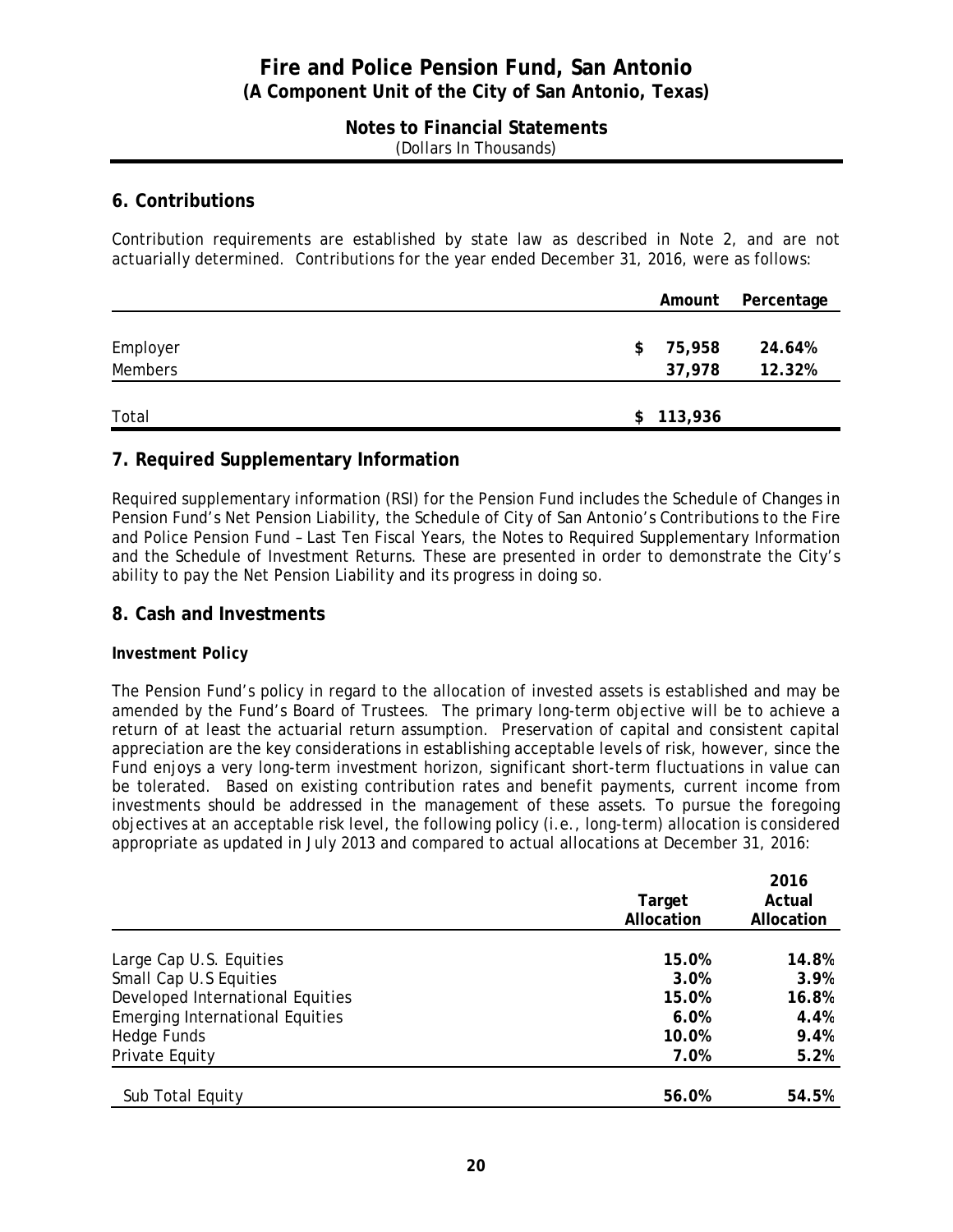#### **Notes to Financial Statements** (Dollars In Thousands)

### **8. Cash and Investments (Continued)**

|                             |            | 2016       |
|-----------------------------|------------|------------|
|                             | Target     | Actual     |
|                             | Allocation | Allocation |
|                             |            |            |
| <b>Risk Parity</b>          | 5.0%       | 3.2%       |
| <b>High Yield</b>           | 5.0%       | 5.3%       |
| <b>Bank Loans</b>           | 5.0%       | 5.3%       |
| <b>Global Fixed Income</b>  | 0.0%       | 2.7%       |
| Unconstrained Fixed Income  | 3.0%       | 3.2%       |
| <b>Emerging Market Debt</b> | 7.0%       | 5.5%       |
| <b>Private Debt</b>         | 7.0%       | 5.7%       |
| <b>Real Estate</b>          | 9.0%       | 8.3%       |
| <b>Real Assets</b>          | 3.0%       | 5.3%       |
| Cash                        | 0.0%       | 1.0%       |
| Subtotal Fixed Income       | 44.0%      | 45.5%      |
| <b>Total Investments</b>    | 100.0%     | 100.0%     |

#### *Rate of Return*

The money weighted rate of return for the year ended December 31, 2016 was 9.3%. The return is net of investment expenses and adjusted for the changing amounts actually invested.

#### *Investment Risk*

The Pension Fund's investments have been categorized to address deposit and investment risks related to custodial credit risk, credit risk, concentration of credit risk, interest rate risk, and foreign currency risk.

#### *Custodial Credit Risk for Deposits and Investments*

Custodial credit risk for investments is the risk that in the event of a failure of the counterparty, the Pension Fund will not be able to recover the value of the investment or collateral in possession of the counterparty. The Pension Fund does not have an investment policy regarding custodial credit risk. The Pension Fund considers only demand deposits as cash. The Federal Depository Insurance Corporation (FDIC) covered cash on deposit up to \$250 at each financial institution. As of December 31, 2016, the Pension Fund had cash deposits held by investment managers in the amounts of \$923 that were uninsured and uncollateralized.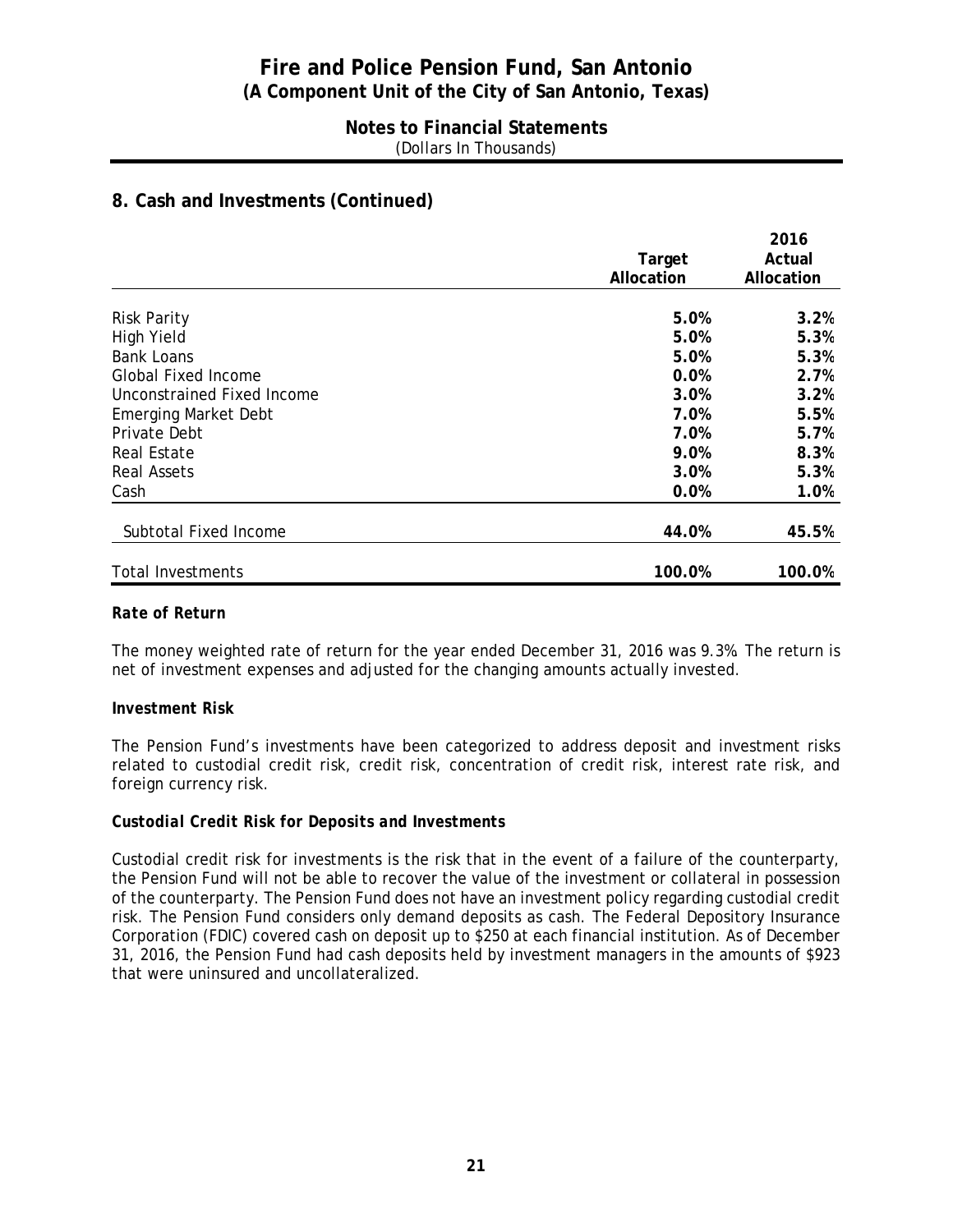#### **Notes to Financial Statements**  (Dollars In Thousands)

### **8. Cash and Investments (Continued)**

#### *Credit Risk*

Credit risk is the risk that an issuer will not fulfill its obligations. The ratings of the Pension Fund's bond portfolio using Standard and Poor's rating system for fixed income securities as of December 31, 2016 are presented in the following table:

|                            | 2016 |
|----------------------------|------|
|                            |      |
| Rating                     |      |
| U.S. Government & Agencies | 5%   |
| AAA                        | 3%   |
| AA                         | 3%   |
| Α                          | 6%   |
| <b>BBB</b>                 | 14%  |
| BB                         | 22%  |
| B                          | 29%  |
| CCC                        | 7%   |
| Unrated or Not Rated       | 11%  |
|                            | 100% |

Credit risk for derivative instruments held by the Pension Fund results from counterparty risk, which is essentially that the counterparty will be unable to fulfill its obligations, which are then assumed by the Pension Fund.

Information regarding the Pension Fund's credit risk related to derivatives is found under the derivatives disclosures.

Policies regarding credit risk pertaining to credit risk associated with the Pension Fund's securities lending program are found under the securities lending disclosures.

#### *Concentration of Credit Risk*

Concentration of credit risk is the risk of loss attributable to the magnitude of the Pension Fund's investment in a single issue. As of December 31, 2016, the Pension Fund did not have any single investment in any one organization which represented greater than 5% of plan net assets.

#### *Interest Rate Risk*

Interest rate risk is the risk that changes in interest rates of fixed income securities will adversely affect the fair value of an investment.

Only the fixed income securities of the Pension Fund are subject to interest rate risk due to the possibility that prevailing interest rates could change before the securities reach maturity.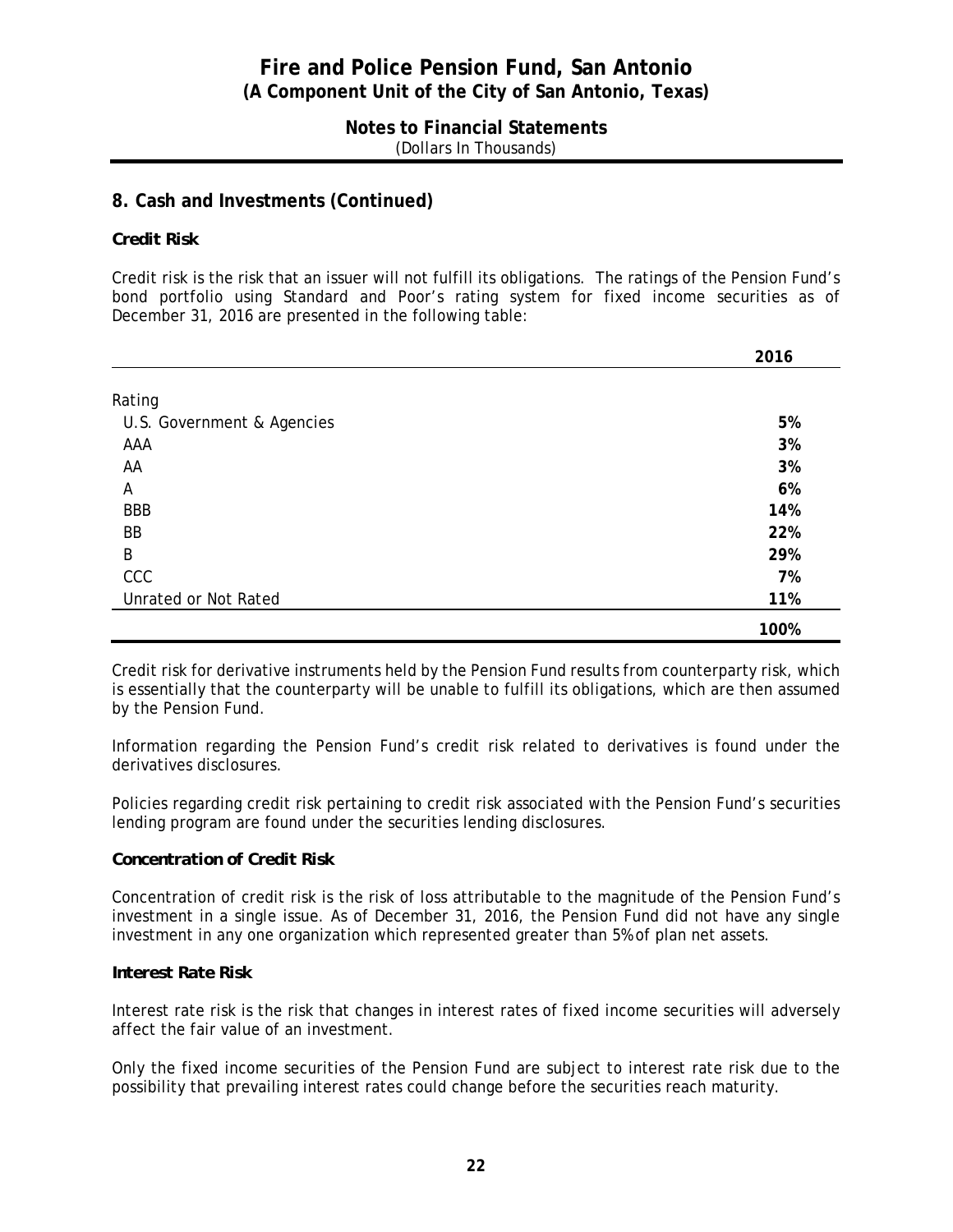#### **Notes to Financial Statements** (Dollars In Thousands)

### **8. Cash and Investments (Continued)**

#### *Interest Rate Risk (continued)*

The Pension Fund does not have an investment policy specifically regarding interest rate risk. Investment managers have full discretion in adopting investment strategies to deal with these risks, and all of the Pension Fund's fixed income portfolios are managed in accordance with guidelines that are specific as to the degree of interest rate risk taken.

Securities that are subject to interest rate risk as of December 31, 2016 are shown in table below.

|                                           | <b>Fair Value</b> | WAM (Yrs) |
|-------------------------------------------|-------------------|-----------|
|                                           |                   |           |
| <b>Investment Type</b>                    |                   |           |
| Corporate bonds                           | \$<br>75,813      | 5.68      |
| Corporate Convertible Bonds               | 14,812            | 9.59      |
| Government agencies                       | 7,661             | 2.03      |
| Government bonds                          | 46,821            | 13.47     |
| Municipal/provincial bonds                | 4,921             | 13.54     |
| <b>Commercial Mortgage Backed</b>         | 114               | 33.35     |
| Non-government-backed C.M.O.s             | 1,937             | 30.21     |
| <b>Bank loans</b>                         | 146,911           | 4.68      |
| Goldman Sachs Strategic Income *          | 89,960            | 3.51      |
| Ashmore**                                 | 63,733            | 7.94      |
| GoldenTree***                             | 68,552            | ***       |
| Wellington emerging market debt****       | 91,751            | ****      |
| <b>Total Interest Rate</b>                |                   |           |
| Sensitive Securities                      | 612,986<br>\$     |           |
| Portfolio WAM (Weighted Average Maturity) |                   | 6.31      |
|                                           |                   |           |

\*Goldman Sachs Strategic Income, a commingled fund, invests opportunistically in any type of bond. \*\*Ashmore is a commingled fund invested in emerging market debt. \*\*\*GoldenTree is a commingled fund invested in high-yield corporate bonds. They report their portfolio duration as 2.69 as of December 31, 2016. \*\*\*\*Wellington, a commingled fund, also invests in emerging market debt. Wellington also reports the effective duration of the portfolio in lieu of WAM. The effective duration for Wellington was 6.33 as of December 31, 2016.

#### *Foreign Currency Risk*

Foreign currency risk is the risk that changes in exchange rates will adversely affect the fair value of an investment.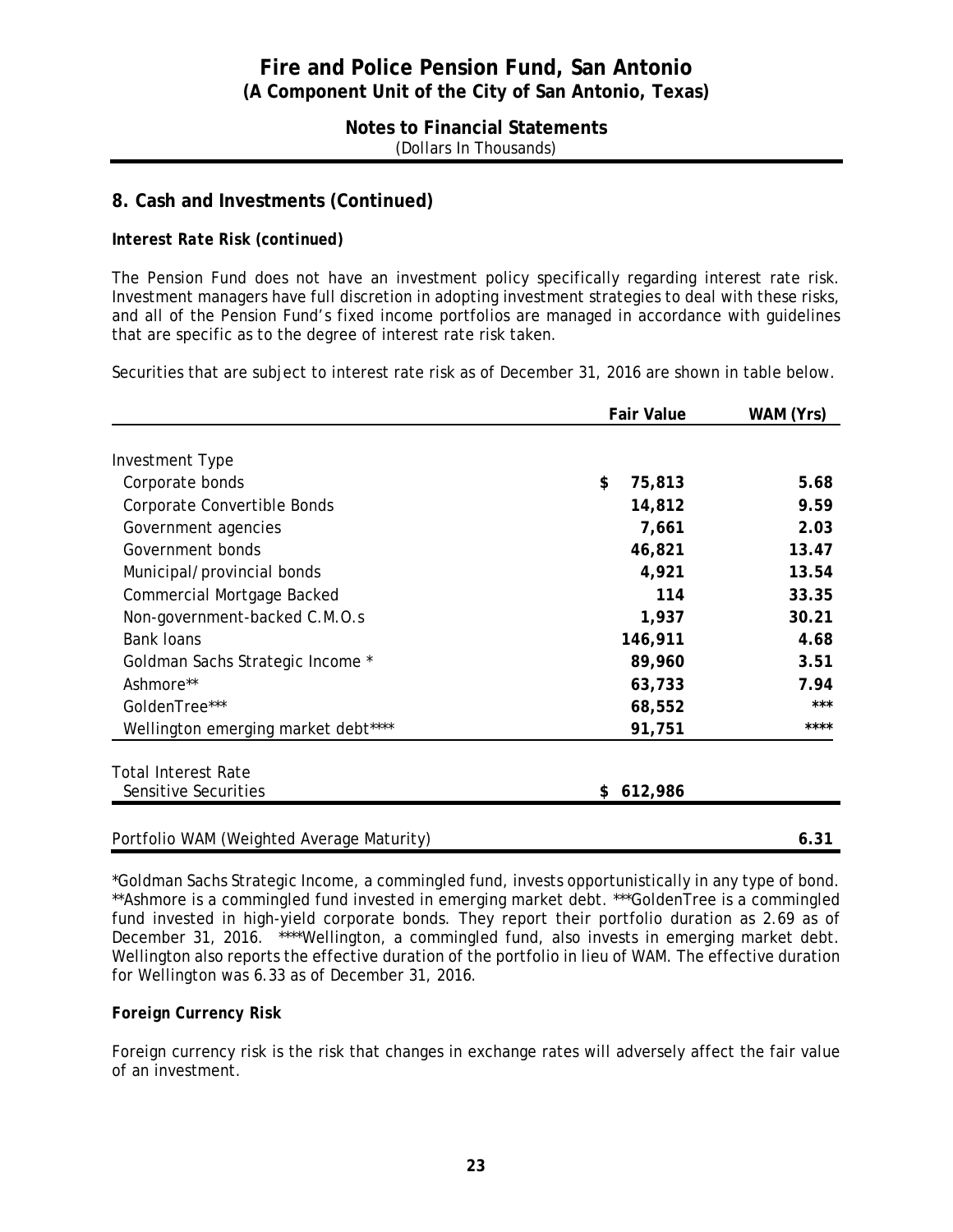### **Notes to Financial Statements** (Dollars In Thousands)

# **8. Cash and Investments (Continued)**

The Pension Fund's exposure to foreign currency risk in U.S. dollars as of December 31, 2016 is shown in the table below.

| Country                 | Equities      | <b>Bonds</b>   | Cash      | Total         |
|-------------------------|---------------|----------------|-----------|---------------|
| Argentinian Peso        | \$<br>544     | 539<br>\$      | \$        | \$<br>1,083   |
| Australian Dollar       | 24,008        | 3,363          | 240       | 27,611        |
| <b>Brazilian Real</b>   | 20,127        | 7,682          |           | 27,809        |
| <b>British Pound</b>    | 56,277        | 974            | 171       | 57,422        |
| Canadian Dollar         | 19,026        | (1, 796)       |           | 17,230        |
| Chilean Peso            | 1,810         | (359)          |           | 1,451         |
| Chinese Yuan            | 13,571        | 1,466          |           | 15,037        |
| Colombian Peso          | 200           | 1,012          |           | 1,212         |
| Czeck Republic Krona    |               | 2,065          |           | 2,065         |
| Danish Krone            | 4,301         | $\overline{a}$ |           | 4,301         |
| Dominican Republic Peso |               | 90             |           | 90            |
| Egyptian Pound          | 55            |                |           | 55            |
| European Union Euro     | 118,121       | (1,031)        | 20        | 117,110       |
| Hong Kong Dollar        | 44,438        |                | 183       | 44,621        |
| Hungarian Forint        | 54            | 2,394          |           | 2,448         |
| Indian Rupee            | 15,907        | 2,526          |           | 18,433        |
| Indonesian Rupiah       | 4,323         | 6,159          |           | 10,482        |
| Israeli New Shekel      | 3,302         | (180)          | 147       | 3,269         |
| Japanese Yen            | 84,449        | (1, 436)       |           | 83,013        |
| Malaysian Ringgit       | 4,099         | 3,086          |           | 7,185         |
| Mexican Peso            | 12,786        | 15,029         |           | 27,815        |
| New Taiwan Dollar       | 24,378        | (5, 566)       |           | 18,812        |
| New Zealand Dollar      | 1,253         | 521            | 32        | 1,806         |
| Norwegian Krone         | 5,252         | 1,796          | 66        | 7,114         |
| Pakistani Rupee         | 840           |                |           | 840           |
| Peruvian Nuevo Sol      | 1,945         | 734            |           | 2,679         |
| Philippine Peso         | 63            | 90             |           | 153           |
| Polish Zloty            | 3,711         | 6,788          |           | 10,499        |
| Qatar Riyal             | 508           |                |           | 508           |
| <b>Russian Ruble</b>    | 8,821         | 4,312          |           | 13,133        |
| Singapore Dollar        | 6,063         | (1,077)        | 58        | 5,044         |
| South African Rd        | 9,296         | 6,469          |           | 15,765        |
| South Korean Won        | 38,557        | (3, 322)       |           | 35,235        |
| Swedish Krona           | 9,059         | 7,093          |           | 16,152        |
| Swiss Franc             | 22,202        | 808            | 5         | 23,015        |
| Thai Baht               | 9,520         | 1,848          |           | 11,368        |
| <b>Turkish New Lira</b> | 7,772         | (449)          |           | 7,323         |
| <b>UAE Dirham</b>       | 1,114         |                |           | 1,114         |
| <b>Total</b>            | \$<br>577,752 | \$<br>61,628   | \$<br>922 | \$<br>640,302 |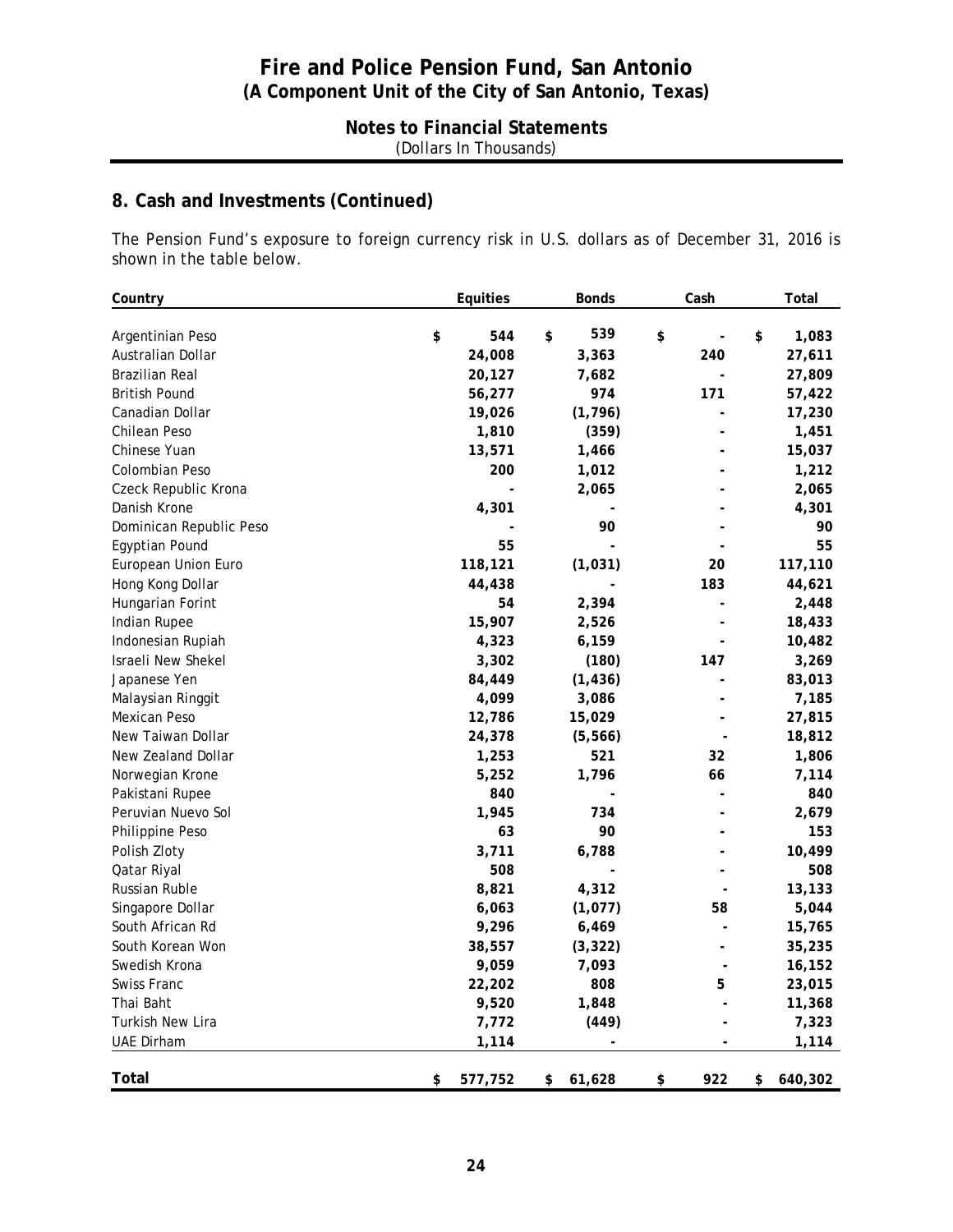#### **Notes to Financial Statements** (Dollars In Thousands)

#### **9. Securities Lending Agreement**

State statutes and Pension Fund policies allow for securities lending transactions. The Pension Fund has entered into an agreement with its custodian bank to lend the Pension Fund's securities to one or more borrowers for a fee. It is the policy of the Pension Fund and the custodian bank to require that collateral equal to 102% and 105% for domestic and international securities, respectively, of the loaned securities be maintained by the custodian bank. Collateral may be in the form of cash, U.S. government securities, and irrevocable letters of credit. Until such time as the loan is terminated, the borrower retains all incidents of ownership with respect to the collateral. In the event that the borrower fails to repay the borrowed securities when due and the value of the collateral is insufficient to replace the borrowed securities, the Pension Fund may suffer a loss. Management of the Pension Fund considers the possibility of such a loss to be remote.

Cash open collateral is invested in a short-term investment pool with an average weighted maturity to the interest rate reset date of 29 days at December 31, 2016. The investments in the pool are found in the chart at the end of this note.

As of December 31, 2016, the Pension Fund had lending arrangements outstanding with a total market value of \$79,127 which were fully collateralized with cash and securities. Cash collateral of \$74,049 is recorded in the accompanying Statement of Fiduciary Net Position and non-cash collateral of \$7,359 is excluded from the Pension Fund Statement of Fiduciary Net Position. Net income for the year ended December 31, 2016, under the securities lending arrangement was \$424.

#### **Cash Collateral Pool**

| U.S. ABS Commercial Paper                          | \$<br>5,920 |
|----------------------------------------------------|-------------|
| U.S. Agency Bond/Note                              | 3,213       |
| U.S. Commercial Paper                              | 861         |
| U.S. Repo Agreements                               | 17,075      |
| U.S. Sweep Vehicle                                 | 1,093       |
| U.S. Time Deposit                                  | 1,285       |
| U.S. Treasury Notes/Bonds                          | 304         |
| U.S. Variable Rate Certificates of Deposit         | 2,877       |
| U.S. Variable Rate Notes/Bonds                     | 912         |
| International Certificate of Deposit               | 11,519      |
| International ABS Commercial Paper                 | 1,340       |
| International Commercial Paper                     | 5,465       |
| International Repo Agreements                      | 5,880       |
| International Time Deposits                        | 7,958       |
| International Variable Rate Certificate of Deposit | 7,300       |
| International Variable Rate Notes/Bonds            | 1,047       |
|                                                    |             |
| Total                                              | 74.049      |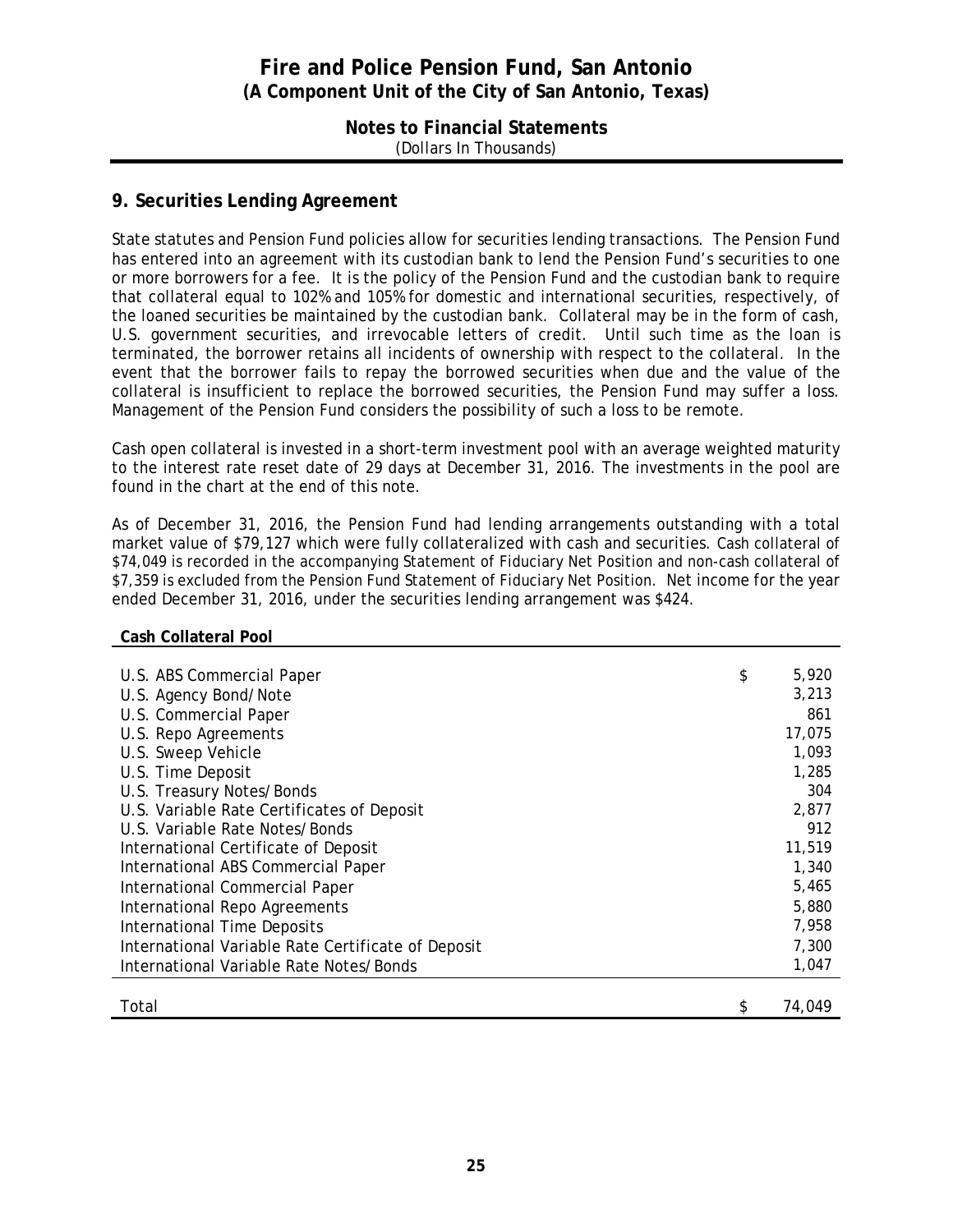#### **Notes to Financial Statements** (Dollars In Thousands)

### **10. Derivatives and Structured Financial Instruments**

The Pension Fund has only limited involvement with derivatives and other structured financial instruments. The Pension Fund's investment philosophy regarding the use of derivatives and other structured financial instruments is to use derivatives to replicate exposures to equity or fixed income securities. The fair value of structured financial instruments held by the Pension Fund at December 31, 2016 was \$2,305, in commercial mortgage obligations, and is included with investments in the Statement of Fiduciary Net Position. The Pension Fund also invests in hedge funds which may employ the use of derivatives to reduce volatility. The Pension Fund's total investment in hedge funds was \$352,905, as of December 31, 2016.

As of December 31, 2016, the Pension Fund held foreign currency forward contracts as follows:

|                      | <b>Unrealized</b><br>Gain (Loss) | Market<br>Value<br><b>USD</b> |              |
|----------------------|----------------------------------|-------------------------------|--------------|
| Currency             |                                  |                               |              |
| Australian Dollar    | \$                               | (53)                          | \$<br>1,743  |
| <b>British Pound</b> |                                  | (199)                         | 7,377        |
| Canadian Dollar      |                                  |                               | (10)         |
| Chilean Peso         |                                  | (24)                          | 3,954        |
| European Union Euro  |                                  | 159                           | (3, 256)     |
| Hong Kong Dollar     |                                  |                               | (36)         |
| Indian Rupee         |                                  | 4                             | 3,726        |
| Japanese Yen         |                                  |                               | 78           |
| New Zealand Dollar   |                                  | 27                            | (906)        |
| New Taiwan Dollar    |                                  |                               | (6)          |
| Norwegian Krone      |                                  | (188)                         | 3,939        |
| Swedish Krona        |                                  | (60)                          | 5,065        |
| Total                | \$                               | (334)                         | \$<br>21,668 |

The market value of the currency forwards is included with the investments on the Statement of Fiduciary Net Position. The gain realized during the year ended December 31, 2016 and was \$120. This gain is included with net appreciation in fair value of investments on the Statement of Changes in Fiduciary Net Position.

### **11. Risk Management**

The Pension Fund is exposed to various risks of loss related to torts; errors and omissions; violation of civil rights; theft of, damage to, and destruction of assets; and natural disaster. These risks are covered by insurance purchased by the Pension Fund. Workers' compensation insurance is maintained by the Pension Fund to cover its staff employees, and the coverage complies with the workers' compensation laws of the State of Texas. Buildings and contents are insured against damage from fire and storm. Although the Pension Fund owns no vehicles, drivers' insurance is maintained to cover employees driving personal vehicles for business purposes. The Pension Fund maintains a pension and welfare fund fiduciary responsibility insurance policy.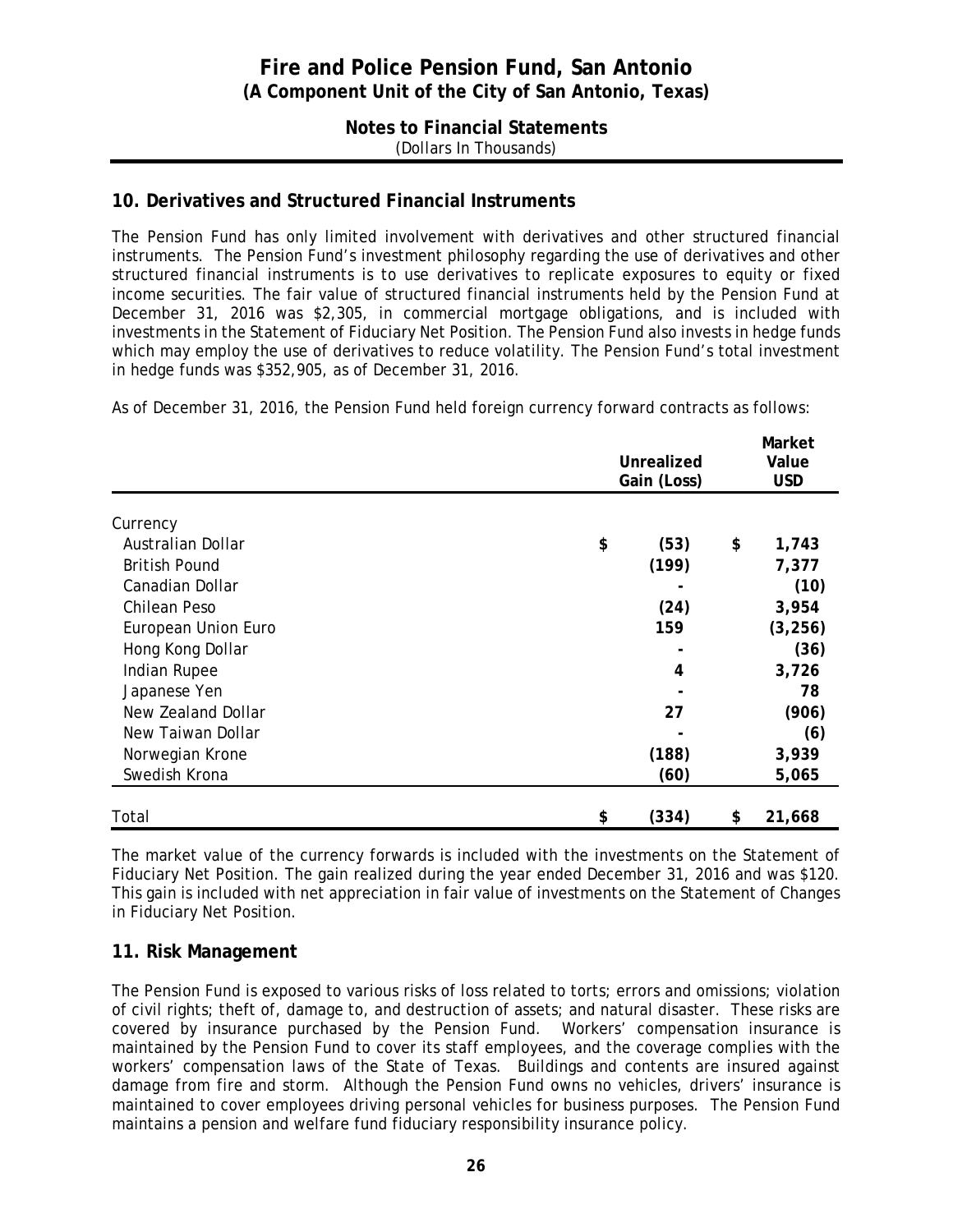#### **Required Supplementary Schedule 1 Schedules of Changes in Pension Fund's Net Pension Liability and Related Ratios (See Notes to Required Supplementary Information)** (Unaudited – See accompanying independent auditor's report) (Dollars in Thousands)

|                                                                                                                         | Year ended<br>12/31/2016  |                         | 3 Months<br>ended  | Year<br>ended              | Year<br>ended             |
|-------------------------------------------------------------------------------------------------------------------------|---------------------------|-------------------------|--------------------|----------------------------|---------------------------|
| <b>Total Pension Liability</b>                                                                                          |                           |                         | 12/31/2015         | 9/30/2015                  | 9/30/2014                 |
| Service cost                                                                                                            | \$<br>74,771              | \$                      | 18,081             | \$<br>78,550 \$            | 75,600                    |
| Interest                                                                                                                | 233,943                   |                         | 58,796             | 218,206                    | 207,003                   |
| Change of benefit terms                                                                                                 |                           |                         |                    |                            |                           |
| Differences between expected and actual<br>experience                                                                   | (47, 670)                 |                         |                    | (20, 698)                  |                           |
| Changes of assumptions                                                                                                  |                           |                         |                    | 148,315                    |                           |
| Benefit payments,<br>including refunds of employee contributions                                                        | (152, 296)                |                         | (35, 630)          | (144, 157)                 | (122, 306)                |
|                                                                                                                         |                           |                         |                    |                            |                           |
| Net Change in Total Pension Liability                                                                                   | 108,748                   |                         | 41,247             | 280,216                    | 160,297                   |
| Total Pension Liability, beginning                                                                                      | 3,302,956                 |                         | 3,261,709          | 2,981,493                  | 2,821,196                 |
| Total Pension Liability, ending (a)                                                                                     | $$3,411,704$ $$3,302,956$ |                         |                    |                            | \$3,261,709 \$2,981,493   |
| Plan fiduciary net position                                                                                             |                           |                         |                    |                            |                           |
| Contributions - employer                                                                                                | \$<br>75,958              | \$                      | 19,014             | \$<br>75,802 \$            | 76,146                    |
| Contributions - employee                                                                                                | 37,978                    |                         | 9,507              | 37,901                     | 38,073                    |
| Net investment income                                                                                                   | 242,007                   |                         | 45,668             | (47, 587)                  | 223,054                   |
| Benefit payments,<br>including refunds of employee contributions                                                        | (152, 296)                |                         | (35, 630)          | (144, 157)                 | (122, 306)                |
| Administrative expense                                                                                                  | (2, 795)                  |                         | (774)              | (2,903)                    | (2,790)                   |
| Net Change in Plan Fiduciary Net Position                                                                               | 200,852                   |                         | 37,785             | (80, 944)                  | 212,177                   |
| Plan Fiduciary Net Position, beginning                                                                                  | 2,633,696                 |                         | 2,595,911          | 2,676,855                  | 2,464,678                 |
| Plan Fiduciary Net Position, ending (b)                                                                                 | \$2,834,548               |                         | \$2,633,696        |                            | $$2,595,911$ \$ 2,676,855 |
| City's Net Pension Liability, ending (a)-(b)                                                                            | \$                        |                         | 577.156 \$ 669.260 | \$665,798                  | 304,638                   |
| <b>Plan Fiduciary Net Position</b><br>as a Percentage of the Total Pension Liability<br><b>Covered Employee Payroll</b> | \$<br>83.08%<br>308,263   | $\sqrt[6]{\frac{1}{2}}$ | 79.74%<br>77,168   | \$<br>79.59%<br>307,639 \$ | 89.78%<br>309,031         |
| <b>City's Net Pension Liability</b><br>as a Percentage of Covered Employee Payroll                                      | 187.23%                   |                         | 216.82%            | 216.42%                    | 98.58%                    |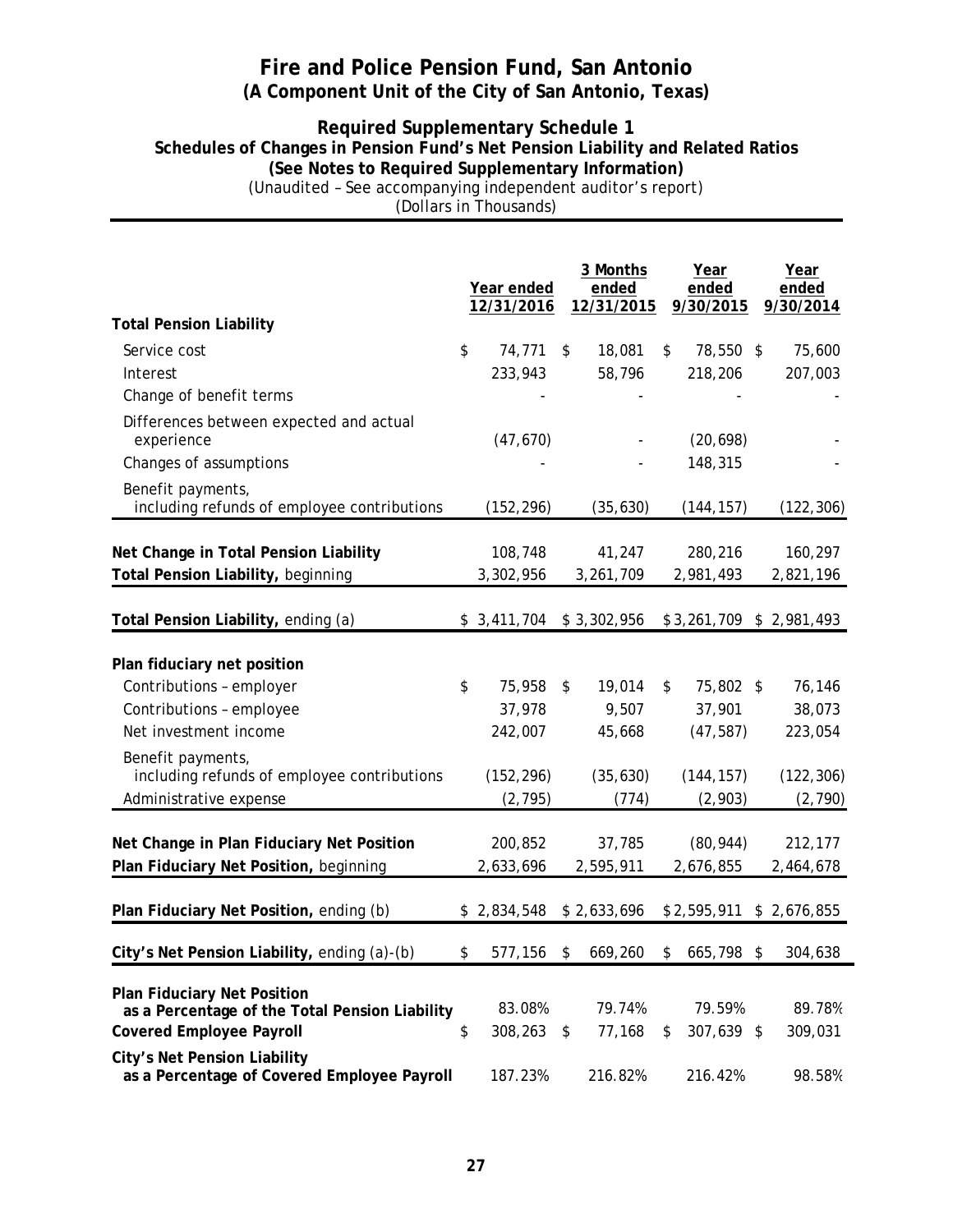#### **Required Supplementary Schedule 1 Schedules of Changes in Pension Fund's Net Pension Liability and Related Ratios (See Notes to Required Supplementary Information)** (Unaudited – See accompanying independent auditor's report) (Dollars in Thousands)

#### **Notes to Schedule**:

*Short plan year:* The Fund's plan year changed from a September 30th year-end to a December 31st year-end in 2015. The December 31, 2015 results shown above reflect a three-month period. The NPL as a percentage of pay in the above chart is adjusted to reflect an annualized payroll.

*Benefit changes:* There have been no changes in benefit provisions since GASB 67 implementation.

*Change of assumptions:* A detailed study of experience for the five-year period ending September 30, 2014 was performed and the recommendations of the experience study were approved by the Board in October 2015. The following assumption changes are included in this disclosure.

- The net investment return was lowered from 7.50% to 7.25%.
- The inflation assumption (including COLA) was lowered from 3.50% to 3.00%.
- Each salary scale rate was lowered by 0.50%.
- The administrative expense assumption of \$2,750 was increased to \$2,800
- Nonactive liabilities are loaded by 0.1% and the active liabilities are loaded by 0.03% as an estimate for future payment of 13th and 14th checks. There was no assumption for this benefit previously.
- The pre-retirement mortality assumption was changed from the 1994 Group Annuity Mortality Table (GAM94), loaded by 25% for females, to the RP-2014 Employee Table, Loaded by 7% for females. The table is projected generationally with 50% of Scale MP-2014.
- The post-retirement mortality assumption for healthy annuitants was changed from the 1994 Group Annuity Mortality Table (GAM94), loaded by 25% for females, to the RP-2014 Healthy Annuity Table, loaded by 7% for females. The table is projected generationally with 50% of Scale MP-2014.
- The mortality assumption for disabled retirees was changed from the 1994 Male Group Annuity Mortality Table, with ages set forward five years, to the sex-distinct RP-2014 Healthy Annuitant Table, set forward six years. The table is projected generationally with 50% of Scale MO-2014.
- The assumption for the percentage of active deaths occurring in the line of duty was lowered from 30% to 10%.
- The turnover rates for Firefighters were reduced, and the rates for Police Officers were increased, to reflect the observed experience.
- The assumed retirement rates were adjusted to reflect experience during the five-year study period.
- The assumed DROP period was changed from 3 ½ years to 4 years for Firefighters, and from 3 ½ years to 3 years for Police Officers. The assumption for DROP utilization was decreased from 80% to 75% for Police Officers.
- Disability rates were lowered by 20%.
- Based on average service at retirement, the assumed sick leave load on service was reduced from 1.33% to 0.2% for Police Officers and 1.0% for Firefighters.
- The load on spousal beneficiary liability to account for future increased spousal benefits when dependent children reach the age of majority and are no longer eligible to receive benefits was reduced from 4% to 2%.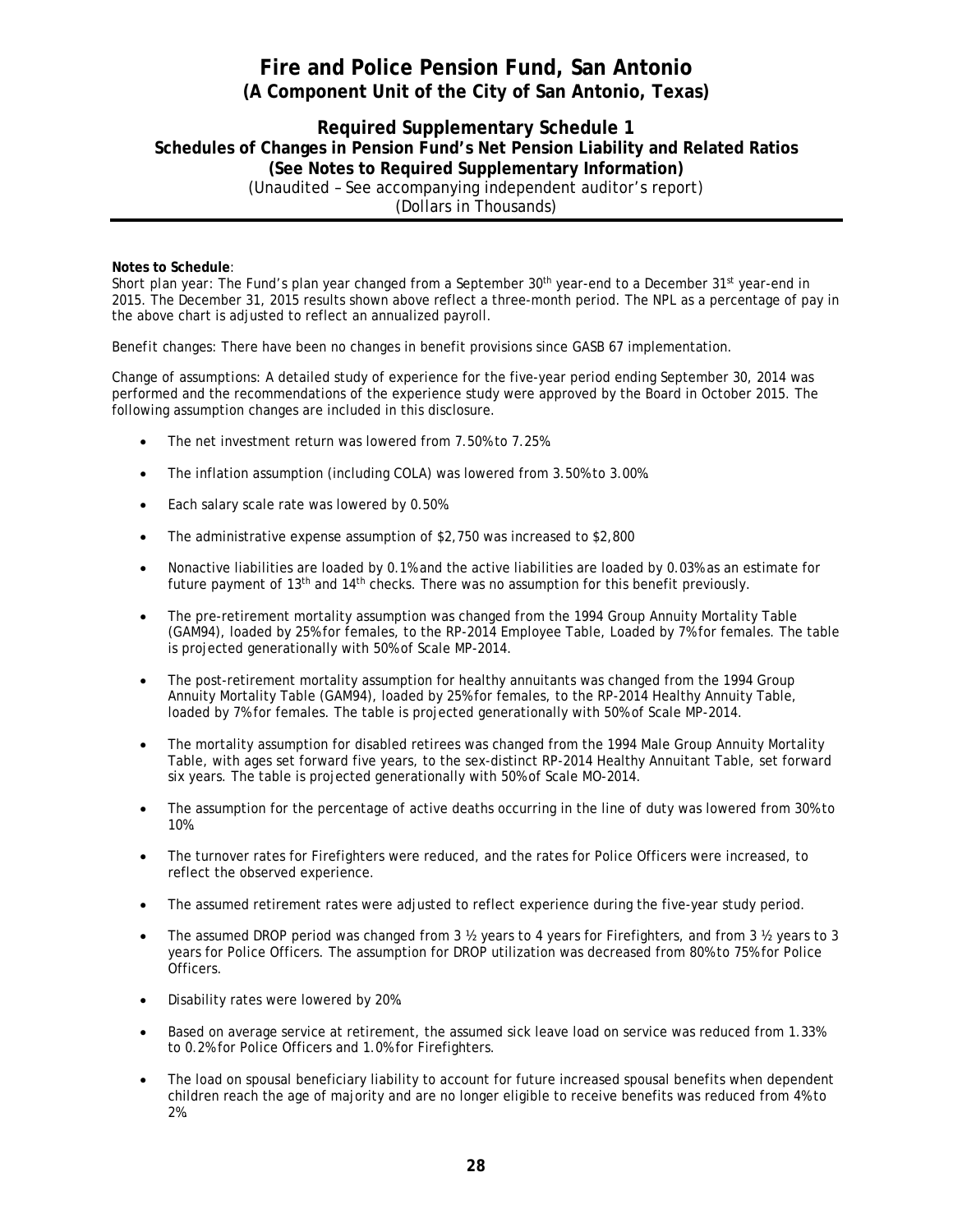### **Required Supplementary Schedule 2 Schedule of City of San Antonio's Contributions to the Fire and Police Pension Fund Last Ten Years** (Unaudited – See accompanying independent auditor's report)

(Dollars in Thousands)

|              | Actuarially<br>Determined<br>Contribution | Contributions<br>in Relation to<br>the Actuarially<br>Determined<br>Contribution | Contribution<br>Deficiency<br>(Excess) | Covered-<br>Employee<br>Payroll** | Contributions<br>as a<br>percentage of<br>Covered-<br>Employee<br>Payroll |
|--------------|-------------------------------------------|----------------------------------------------------------------------------------|----------------------------------------|-----------------------------------|---------------------------------------------------------------------------|
| September 30 |                                           |                                                                                  |                                        |                                   |                                                                           |
| 2006         | \$<br>51,614                              | \$<br>51,614                                                                     | \$                                     | \$<br>207,145                     | 24.64%                                                                    |
| 2007         | 54,952                                    | 54,952                                                                           |                                        | 214,230                           | 24.64%                                                                    |
| 2008         | 58,101                                    | 58,101                                                                           |                                        | 229,547                           | 24.64%                                                                    |
| 2009         | 62,344                                    | 62,344                                                                           |                                        | 243,904                           | 24.64%                                                                    |
| 2010         | 64,498                                    | 64,498                                                                           |                                        | 269,359                           | 24.64%                                                                    |
| 2011         | 67,328                                    | 67,328                                                                           |                                        | 271,533                           | 24.64%                                                                    |
| 2012         | 70,389                                    | 70,389                                                                           |                                        | 286,327                           | 24.64%                                                                    |
| 2013         | 72,359                                    | 72,359                                                                           |                                        | 293,665                           | 24.64%                                                                    |
| 2014         | 76,146                                    | 76,146                                                                           |                                        | 309,031                           | 24.64%                                                                    |
| 2015         | 75,802                                    | 75,802                                                                           |                                        | 307,639                           | 24.64%                                                                    |
| December 31  |                                           |                                                                                  |                                        |                                   |                                                                           |
| 2015         | 19,014                                    | 19,014                                                                           |                                        | 77,168                            | 24.64%                                                                    |
| 2016         | \$<br>75,958                              | \$<br>75,958                                                                     | \$                                     | \$<br>308,263                     | 24.64%                                                                    |

\**The Actuarially Determined Contribution is based on the statutory rate of 24.64% of payroll.*

*\*\*Payroll is estimated based on the actual member contributions received and a 12.32% contribution rate.*

*Note: The December 31, 2015 results above are for a three-month period.*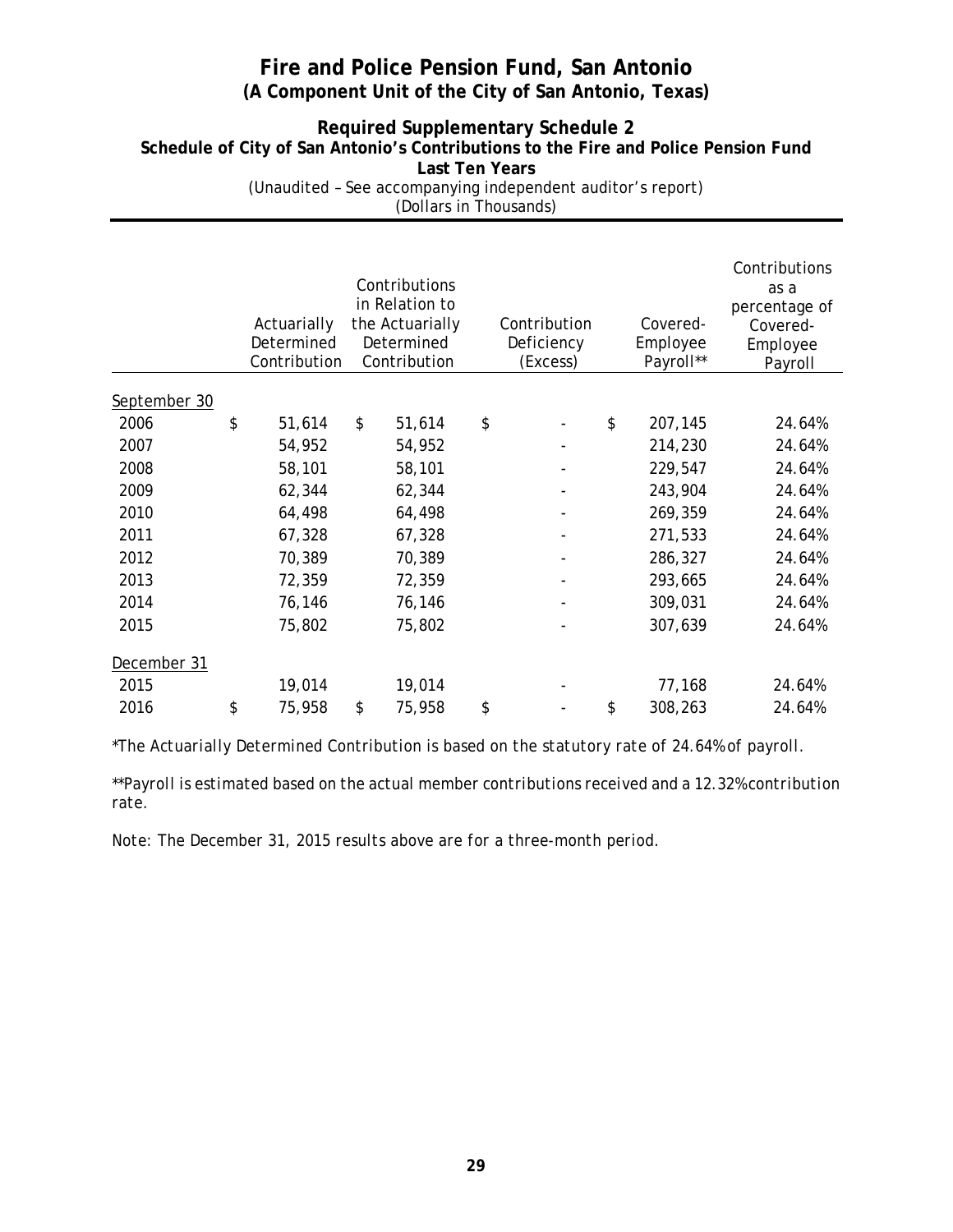#### **Required Supplementary Schedule 3 Schedule of Investment Returns** (Unaudited – See accompanying independent auditor's report) (Dollars in Thousands)

|              | Annual money-weighted rate of return, |  |
|--------------|---------------------------------------|--|
|              | net of investment expense             |  |
|              |                                       |  |
| September 30 |                                       |  |
| 2014         | 9.2%                                  |  |
| 2015         | $-2.0%$                               |  |
| December 31  |                                       |  |
| 2015         | 1.7%                                  |  |
| 2016         | 9.3%                                  |  |

*Note:* The December 31, 2015 results above are for a three-month period.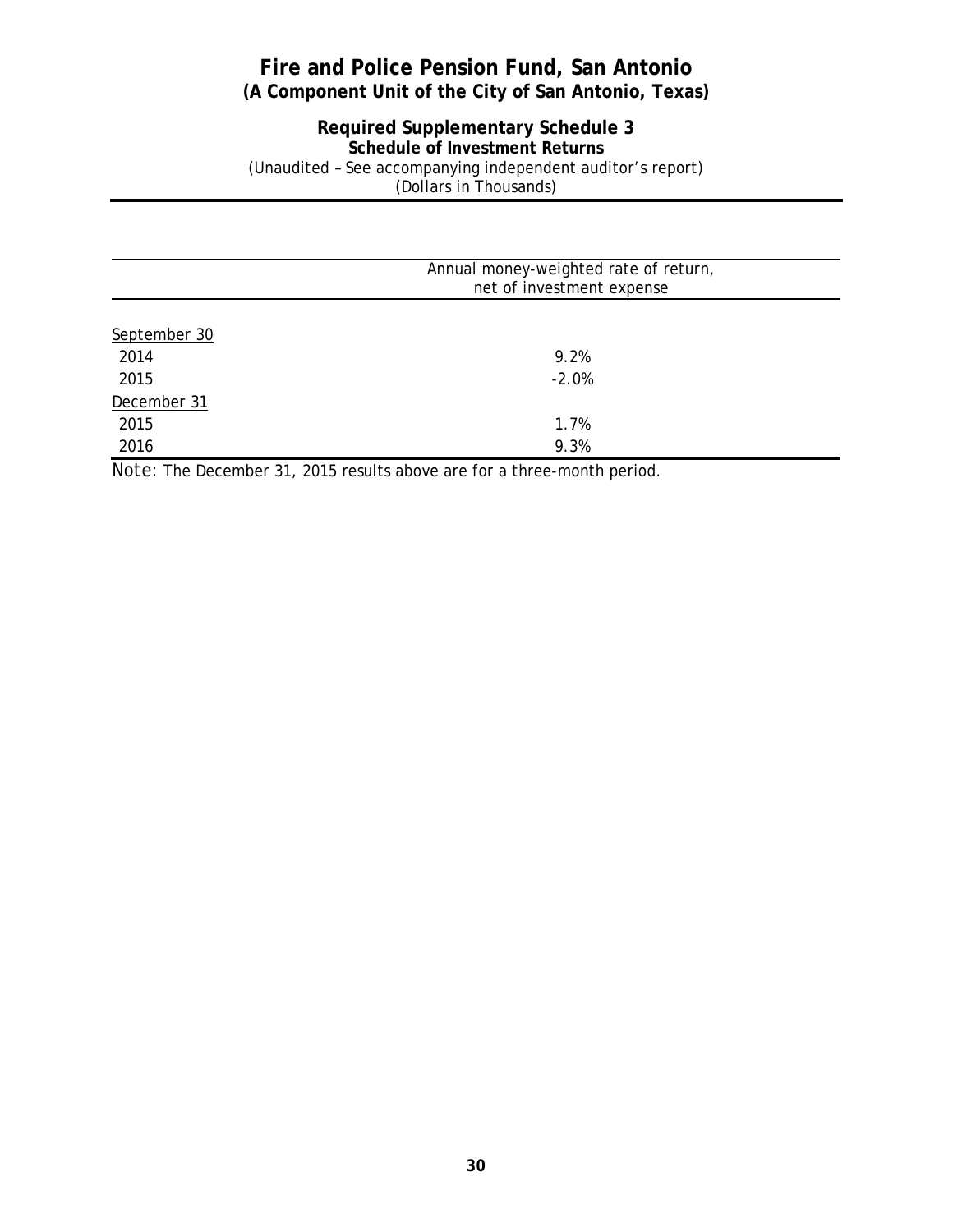**Notes to Required Supplementary Information** (Unaudited – See accompanying independent auditor's report) (Dollars in Thousands)

| <b>Valuation Date</b>                                            | Actuarially determined contribution is calculated using an October<br>valuation date as of the beginning of the fiscal year in which<br>contributions are reported           |
|------------------------------------------------------------------|------------------------------------------------------------------------------------------------------------------------------------------------------------------------------|
| Methods and used assumptions to<br>determine contribution rates: |                                                                                                                                                                              |
| Actuarial cost method                                            | Entry age                                                                                                                                                                    |
| Amortization method                                              | Level percent of payroll, using 3.50% annual increases                                                                                                                       |
| Remaining amortization period                                    | 11.14 years remaining as of October 1, 2015                                                                                                                                  |
| Asset valuation method                                           | Five-year smoothed market value based on expected return of 7.25%                                                                                                            |
| Actuarial assumptions:                                           |                                                                                                                                                                              |
| Investment rate of return                                        | 7.25%, including inflation, net of pension plan investment expense                                                                                                           |
| Inflation rate                                                   | 3.00%                                                                                                                                                                        |
| Projected salary increases                                       | 3.00% (plus merit scale of 0.75%-11.25%)                                                                                                                                     |
| Cost-of-living adjustments                                       | 3.00% for retirement before October 1, 1999;<br>2.25% for retirement on or after October 1, 1999                                                                             |
| Retirement rates                                                 | Group-specific rates based on years of service ranging from 20 to 40<br>years, with 100% retirement at age 65 or 40 years of service                                         |
| Mortality:                                                       |                                                                                                                                                                              |
| Healthy                                                          | For October 1, 2014 valuation - RP-2014 Employee and Healthy<br>Annuitant Tables, with rates loaded by 7% for females, projected<br>generationally with 50% of Scale MP-2014 |
| <b>Disabled</b>                                                  | For October 1, 2014 valuation - RP-2014 Annuitant Tables, set forward<br>six years, loaded by 7% for females, projected generationally with 50%<br>of Scale MP-2014          |
| Other information:                                               | See Schedules of Changes in Pension Fund's Net Pension Liability and<br>related ratios for the history of changes to plan provisions and<br>assumptions, if any              |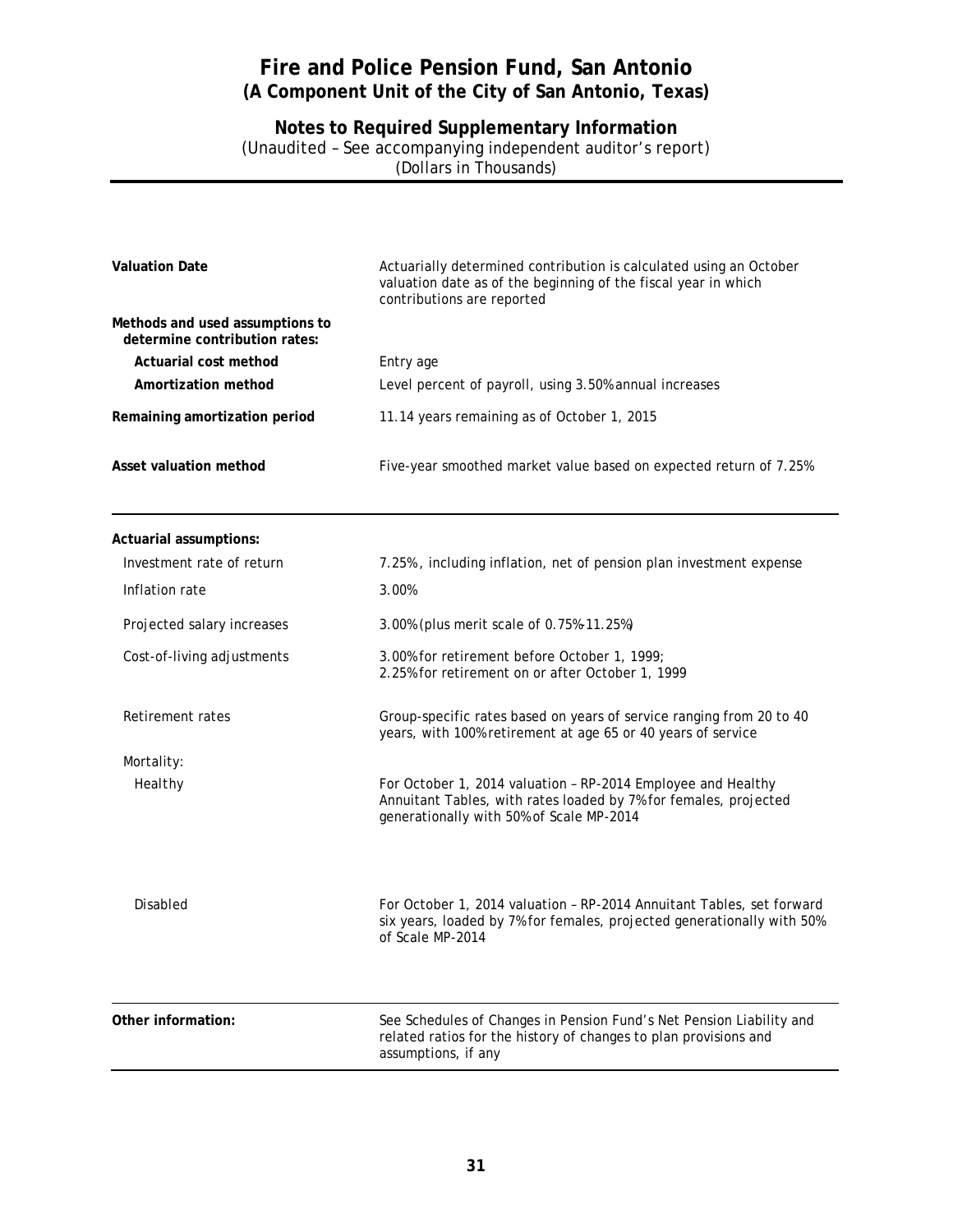

Tel: 210-342-8000 Fax: 210-342-0866 **www.bdo.com**

### **Independent Auditor's Report on Internal Control over Financial Reporting and on Compliance and Other Matters Based on an Audit of Financial Statements Performed in Accordance With** *Government Auditing Standards*

To The Board of Trustees Fire and Police Pension Fund, San Antonio San Antonio, Texas

We have audited, in accordance with the auditing standards generally accepted in the United States of America and the standards applicable to financial audits contained in *Government Auditing Standards* issued by the Comptroller General of the United States, the financial statements of the Fire and Police Pension Fund, San Antonio (the Pension Fund), a component unit of the City of San Antonio, which comprise the statement of fiduciary net position as of December 31, 2016 and the related statement of changes in fiduciary net position for the year ended, and the related notes to the financial statements, and have issued our report thereon dated July 19, 2017.

#### *Internal Control over Financial Reporting*

In planning and performing our audit of the financial statements, we considered the Pension Fund's internal control over financial reporting to determine the audit procedures that are appropriate in the circumstances for the purpose of expressing our opinion on the financial statements, but not for the purpose of expressing an opinion on the effectiveness of the Pension Fund's internal control. Accordingly, we do not express an opinion on the effectiveness of the Pension Fund's internal control.

A *deficiency in internal control* exists when the design or operation of a control does not allow management or employees, in the normal course of performing their assigned functions, to prevent, or detect and correct, misstatements on a timely basis. A *material weakness* is a deficiency, or a combination of deficiencies, in internal control, such that there is a reasonable possibility that a material misstatement of the entity's financial statements will not be prevented, or detected and corrected on a timely basis*. A significant deficiency* is a deficiency, or a combination of deficiencies, in internal control that is less severe than a material weakness, yet important enough to merit attention by those charged with governance.

Our consideration of internal control was for the limited purpose described in the first paragraph of this section and was not designed to identify all deficiencies in internal control that might be material weaknesses or significant deficiencies. Given these limitations, during our audit we did not identify any deficiencies in internal control that we consider to be material weaknesses. However, material weaknesses may exist that have not been identified.

BDO USA, LLP, a Delaware limited liability partnership, is the U.S. member of BDO International Limited, a UK company limited by guarantee, and forms part of the international BDO network of independent member firms.